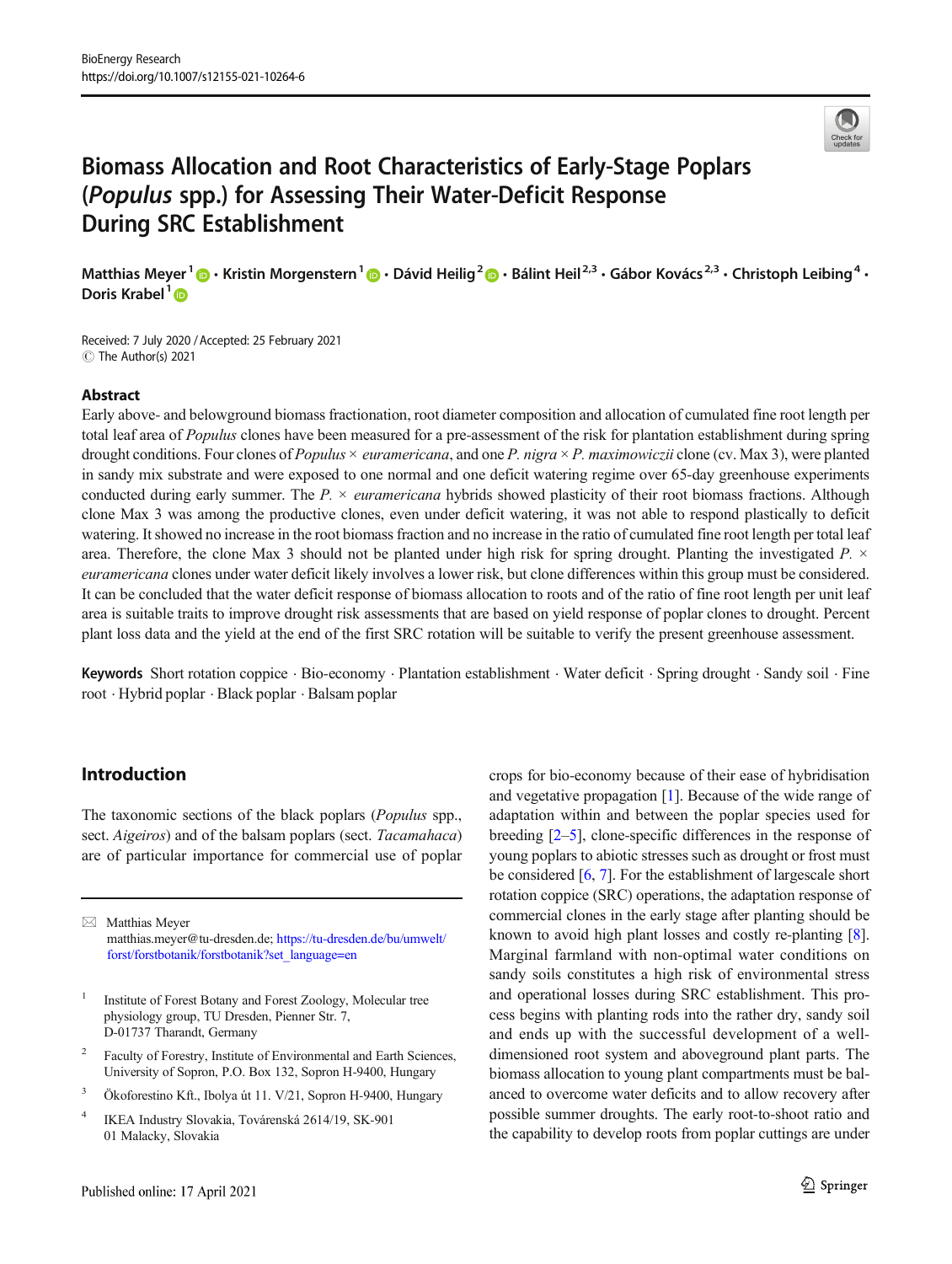strong genetic control [\[9](#page-12-0)–[12\]](#page-12-0). But little is known about the use of (fine) root traits in poplar breeding or clone selection [[13,](#page-12-0) [14\]](#page-12-0).

When comparing species of different biomes, it is widely accepted that wider, more intensive rooting indicates better adaptation to dry areas [[15](#page-12-0)]. Accordingly, the long-term favouring of root development under water deficit at the expense of shoots and foliage, while reducing leaf area and productivity are well-known adaptations within the genus *Populus* (reviews in  $[16, 17]$  $[16, 17]$  $[16, 17]$  $[16, 17]$ ). Beyond that, there is a change in carbon or biomass allocation to the water-absorbing and transpiring tissues. However, other studies on forest trees have shown different important causes of variation of the root-toshoot ratios of biomasses, e.g. tree size or age, species composition, temperature and N availability [\[18](#page-12-0)–[20](#page-12-0)]. Moreover, the root-to-shoot biomass ratio cannot account for the waterdeficit adaptation process in plants, which remain their aboveand belowground biomass fractions relatively constant after drought impact while changing their root morphology towards finer roots [\[21](#page-13-0)]. Hence, the ratio of root surface area per leaf surface area or that of the root length produced per unit leaf area can be more functionally descriptive (reviews in [[15,](#page-12-0) [21\]](#page-13-0)). Unfortunately, non-destructive visualisation of the poplars' highly dynamic fine root growth under in situ conditions was not yet possible. Hence, greenhouse trials that adequately simulate different environments for potted trees in combination with destructive measurements are an appropriate means for investigating the early development of poplars [\[13\]](#page-12-0). To the best of our knowledge, there were no standardised pot trial designs for poplar clones grown under different water deficit conditions. Moreover, water utilisation and growth differences between tested clones may result in manifestation of different stress levels with regard to plant-available pot moisture. Pot trial designs that include water treatments can focus either on clone differences in genotypic stress sensitivity to common levels of soil moisture or on clone differences in growth and adaptation responses to a common watering amount. The first approach requires maintenance of a common level of soil moisture among all clones for each treatment and consequently, the clone-specific adaptation of the watering amounts in line with each clones' water consumption at the given moisture level. The other approach requires common amounts of supplemental irrigation water while potentially different belowground moisture stress levels between clones must be considered.

The present investigation was based on the general premise that the early-stage plants of different clones would be exposed to a common rainfall deficit after planting in a field during spring drought conditions. The decision was made for this study that the value of stress level was not as important as the value of growth result or potentially detrimental morphological adaptations of the roots or biomass allocation. Therefore, the present greenhouse trial followed the second approach. Common watering amounts were applied to all clones in normal watering (NW) and deficit watering (DW) treatments. The main objectives were (i) to assess the earlystage growth and biomass allocation responses of poplar plants to deficit watering and (ii) to detect differences in the diameter composition of the early root systems. Our focus was on a group of relatively new  $P \times$  *euramericana* clones, syn. P.  $\times$  canadensis (P. deltoides  $\times$  P. nigra, intra-sectional Aigeiros hybrids) in comparison with a P. nigra  $\times$ P. maximowiczii clone that is an inter-sectional hybrid (Aigeiros  $\times$  Tacamahaca). P.  $\times$  euramericana clones and intra- or inter-sectional poplar hybrids of the section Tacamahaca form the most important groups of commercial poplar hybrids available for SRC operations [[22](#page-13-0)–[30](#page-13-0)].

First, we hypothesised that the early biomass (BM) allocation to roots, shoots and foliage differs between the present Aigeiros hybrids and the clone that comprises a parent of the section Tacamahaca. Beyond clone differences in BM allocation, a lack in plasticity of carbon allocation under water deficits was reported by other authors for an inter-sectional Tacamahaca  $\times$  Aigeiros hybrid (P. trichocarpa  $\times$ *P. deltoides*) in comparison with a  $P \times$  *euramericana* hybrid in a largescale plantation trial [[31](#page-13-0)].

Second, we hypothesised that there were between clone differences in the root diameter composition and that different root diameter classes vary in their responses to deficit watering treatments. This was expected because it was known that Tacamahaca species and  $P \times$  euramericana or P. nigra clones can differ in (fine) root morphology and turnover and in the expansion of their root systems  $[14, 32-34]$  $[14, 32-34]$  $[14, 32-34]$  $[14, 32-34]$  $[14, 32-34]$  $[14, 32-34]$ . Third, we hypothesised in line with the previous hypotheses that the present clones differ in their allocation response of cumulated fine root length per total leaf area. Clone-specific differences in the allocation characteristics of plantation poplars were successfully investigated by determining the ratio of fine roots  $(< 0.5$  mm) produced per unit leaf area [[35](#page-13-0)].

The present study was linked with an operational SRC project. Clones should be identified that bear potential risks for SRC establishment during dry spring planting conditions on sandy soils. In addition, the suitability of the measured traits for the assessment of the poplar clones' responses to post-planting drought was discussed.

## Materials and Methods

#### Poplar Clones and Plant Containers

The  $P \times$  *euramericana* poplar clones AF16, AF18, A4A and Vesten were subjected to a standardised early growth pot trial in a greenhouse, either in 2018 or 2019 (Table [1](#page-2-0) and Supporting Information S1). In both years, the clone Max 3 was tested and served also as a between-year reference. Max 3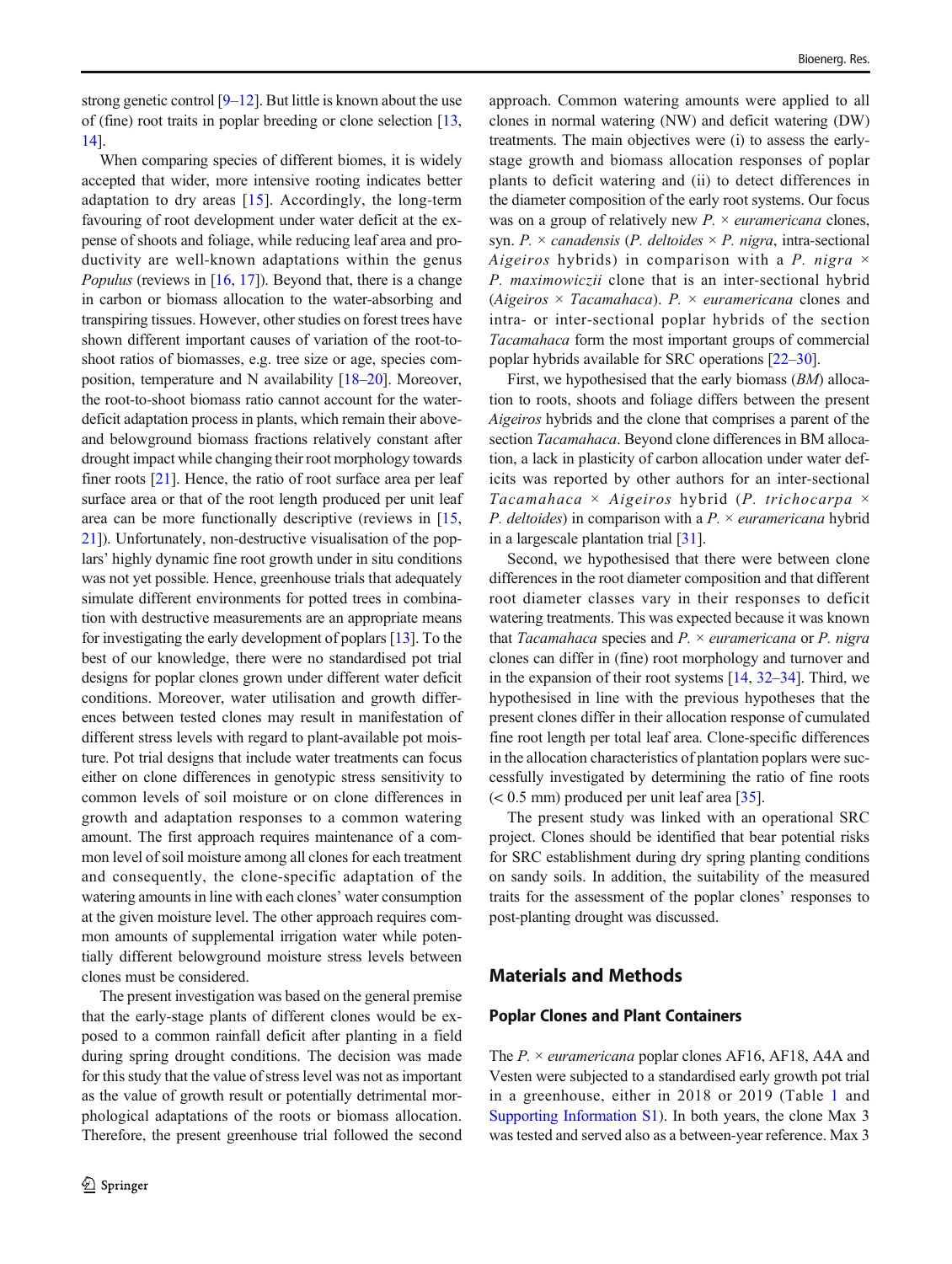<span id="page-2-0"></span>

| Table 1 Poplar (Populus spp.) clones, $n =$ sample number of plants investigated in greenhouse trials. $d_{\text{cutting}} =$ mean upper cutting diameter at time of |
|----------------------------------------------------------------------------------------------------------------------------------------------------------------------|
| planting $\pm$ standard error. The cutting length was generally 35 cm. NW, normal watering; DW, deficit watering [23, 25, 29, 36]                                    |

| <i>Populus</i> clone name                                                                | Trial<br>season | Normal watering (NW)                 |                                       | Deficit watering (DW)                |                                                      |
|------------------------------------------------------------------------------------------|-----------------|--------------------------------------|---------------------------------------|--------------------------------------|------------------------------------------------------|
| Taxonomic species affiliation, country of origin (breeder)                               |                 | <i>n</i> sampled vs. $n$<br>excluded | $d_{\text{cutting}}$ (cm) $\pm$<br>SE | <i>n</i> sampled vs. $n$<br>excluded | $d_{\text{cutting}}\left(\text{cm}\right) \pm$<br>SE |
| AF18 (P. deltoides $\times$ P. nigra = P. $\times$ euramericana),<br>Italy $\sqrt[n]{ }$ | 2018            | 10                                   | $2.13 \pm 0.15$                       | 9:0                                  | $2.2 \pm 0.17$                                       |
| AF16 (P. deltoides $\times$ P. nigra = P. $\times$ euramericana),<br>Italy $\sqrt[3]{ }$ | 2018            | 9                                    | $2.13 \pm 0.19$                       | 9                                    | $1.85 \pm 0.18$                                      |
| A4A (P. deltoides $\times$ P. nigra = P. $\times$ euramericana),<br>Italy $\mathbb{R}^1$ | 2018            | 8                                    | $1.95 \pm 0.15$                       | 8                                    | $1.85 \pm 0.15$                                      |
| Vesten (P. deltoides $\times$ P. nigra = P. $\times$ euramericana),<br>Belgium $*2$      | 2019            | 10                                   | $2.49 \pm 0.18$                       | 10                                   | $2.35 \pm 0.14$                                      |
| Max 3 (P. nigra $\times$ P. maximowiczii), Germany $^{*3}$                               | 2018            | 9                                    | $1.24 \pm 0.09$                       | 9                                    | $1.38 \pm 0.07$                                      |
|                                                                                          | 2019            | 5                                    | $1.53 \pm 0.08$                       | 5                                    | $1.55 \pm 0.08$                                      |
|                                                                                          | Total           | 54                                   | $1.92 \pm 0.08$                       | 53                                   | $1.87 \pm 0.07$                                      |

\*1 Present-time contact of the breeder: Alasia New Clones Italy, Savigliano (CN), Italy; taxonomic information [[11\]](#page-12-0)

\*2 Present-time contact of the breeder: INBO (Research Institute for Nature and Forest), Geraardsbergen, Belgium; taxonomic information: [\[11,](#page-12-0) [15](#page-12-0)] \*3 Present-time contact of the breeder: Northwest German Forest Research Institute (NW-FVA), Hannoversch Münden, Germany; taxonomic information [[17,](#page-12-0) [40](#page-13-0)]

is an inter-specific hybrid of the *Populus* sections  $Aigeiros \times$ Tacamahaca (P. nigra  $\times$  P. maximowiczii, [\[25](#page-13-0)], stool bed: Lignovis GmbH, Germany). The studied clones were selected because they have been used for large SRC operations that are aimed at providing dendromass for industrial value chains (Supporting Information S1). The  $P \times$  euramericana cuttings were obtained by excision from dormant 1.80-m-long rods, delivered by two European tree nurseries during late winter for operational spring planting. All cuttings were 35 cm long. The mean weight of the cuttings is presented in Table 1. All cuttings had an upper and a lower cross-sectional cut surface, none carried a terminal bud or an apical meristem. They were stored four to 6 weeks before planting at 2 °C in plastic bags to protect against desiccation. To maintain their condition comparable with that of field operations, they were not soaked in water. The correct genetic identity was verified.

All cuttings were planted into 3.691-L standardised sandy soil substrate consisting of 2.0 volume parts of washed quartz sand (max. grain size 2 mm), 1.0 volume part of standard peatbased potting substrate (type ED 73, Hermann Meyer KG, Nossen, Germany, Supporting Information S1) and approx. 0.2 volume parts of water. The potting substrate was sieved (mesh approx. 1.0–1.5 cm) to remove ancient roots and peat fibres, which would hamper fine root extraction.

The 50 cm-high pots were custom-built for easy sampling of root systems. They consisted of two taped halves of customary HT-tubes (inner  $\varnothing$  110–120 mm) obtained by longitudinal cutting the HT-tube on two opposite sides. The pot bottom was sealed by taping water-permeable, woven ground cover fabric (PPX® 100  $g/m^2$ ; Hermann Meyer KG,

Nossen, Germany). To avoid variability of soil compaction among pots, each of the pots was filled up around the cuttings and was given exactly one sharp rap on the ground, which settled the potting mixture in a similar manner in all pots. The cuttings exceeded the pot soil level by  $\leq$  5 cm, approx.

#### Greenhouse Trial Routine

The experiments were set up in one experimental greenhouse during the early summers of the years 2018 and 2019. The greenhouse was situated in Hetzdorf, Germany (N 50.978650°, E 13.482862°; 350 m a.s.l). The closest climate station is Grillenburg: Central European temperate climate: MAT 7.8 °C, AAP 901.3 mm (1981–2010) [[37](#page-13-0)]. Each trial lasted 65 days to provide enough time to allow for significant treatment differentiation (cf. [[13](#page-12-0)]). The trials began on 23 May 2018 and 08 May 2019 (Fig. [1,](#page-3-0) upper graph). First, all cuttings developed under normal watering for 22 days. After that, 50% of the pots were randomly selected and were exposed to the deficit watering treatment (DW), while the other 50% remained control plants under normal watering treatment (NW). Hence, the design was two way factorial (clone  $\times$ watering treatment) in two compartments of the same greenhouse. The final sampling was carried out on 25 Jul 2018 or 11 Jul 2019 (Fig. [1\)](#page-3-0). We excluded plants without shoot formation and plants exhibiting abnormal multiaxial growth if having no dominant, lignified shoot.

The greenhouse was operated with shade cloth, automated aeration and overhead sprinkler irrigation. However, the air temperature was not directly controlled and depended partially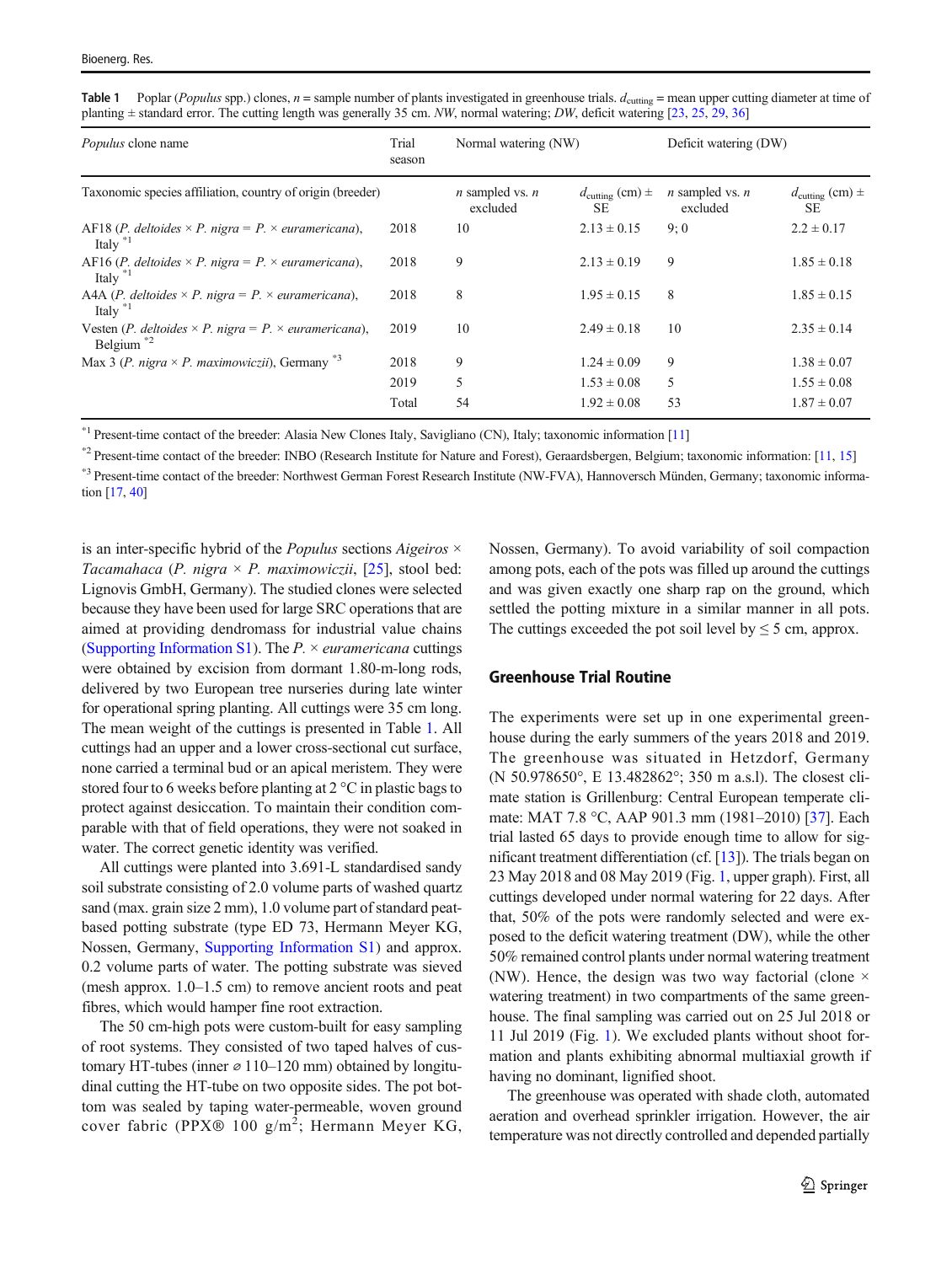<span id="page-3-0"></span>

Fig. 1 Upper chart: Time sequence of water-related climatic conditions during the 2018 and 2019 greenhouse trials. Sharp drop of volumetric soil moisture content  $\theta_V$  (%) and increase of vapour pressure deficit VPD (kPa) in the 2018 data relate to a two-day undetected malfunction of the sprinklers. The time sequence of  $\theta$  (%) shows mean values  $\pm$  standard

on the exterior weather. The 2018 and 2019 daily mean values of air temperature  $T$  [°C], relative air humidity  $rH$  (%), saturation vapour pressure  $p_W$  [kPa], saturation vapour pressure deficit VPD [kPa] in the greenhouse and of the volumetric soil moisture content  $\theta_V$  [Vol.%] in the plant containers (average overall clones) are provided for the trial periods in Table [2.](#page-4-0) T and rH measurements, as well as the calculation of  $p<sub>W</sub>$  and VPD, are described in Supporting Information S2.

The NW treatment was controlled by automatic sprinkler irrigation of the greenhouse to maintain  $rH$  higher than 70%.  $\theta_V$  of three NW pots was recorded with a portable soil moisture probe kit (ThetaProbe, ML2x, Delta-T Devices Ltd., Burwell, UK). The trials' overall mean  $\theta_V$  under NW was > 20%. It was twice as high as that under DW (Table [2](#page-4-0)). The DW trees were manually watered for maintaining the mean  $\theta_V$ at approx.  $10 \pm 3\%$ . The amount of water provided per pot under DW was equal for all pots and all clones. This amount was based upon periodic measurements of the mean  $\theta_V$  of a sample of every second pot across all clones (Fig. 1, upper

error per measurement date, averaged over all clones.  $\theta$  (%) was measured in every third pot under the deficit watering treatment (DW) and in three pots under the normal watering treatment (NW). Lower chart: time sequence of mean  $\theta_{\text{DW}}$  (%) under DW  $\pm$  standard error, separately for each clone

graph). Different growth and transpiration demands resulted in different  $\theta_V$  mean values between clones under DW. The time sequences of  $\theta_V$  under DW were presented for each clone in Fig. 1, lower graph, and the respective clone means of  $\theta_V$  in Table [2](#page-4-0). The clone means of  $\theta_V$  under DW varied significantly, ranging from 13.3% (A4A) to 9.9% (AF16) in 2018.

It is worth noting that our standardised greenhouse trials have been set up under semi-reproducible, between-year conditions due to differing exterior weather, solar radiation or plant material conditions. Figure 1 illustrates the time sequences of the 2018 and 2019 mean VPD (kPa) inside the greenhouse and of the mean  $\theta_V$  (%) for both watering treatments: NW and DW. In 2018, the NW plants experienced a serious malfunction of the sprinklers for one weekend. Figure 1, left, shows the respective sharp drop of  $\theta_V$  and the peak increase of VPD. Furthermore, the mean values in Table [2](#page-4-0) illustrate that overall conditions under DW were somewhat more stressful in 2019 because the mean T and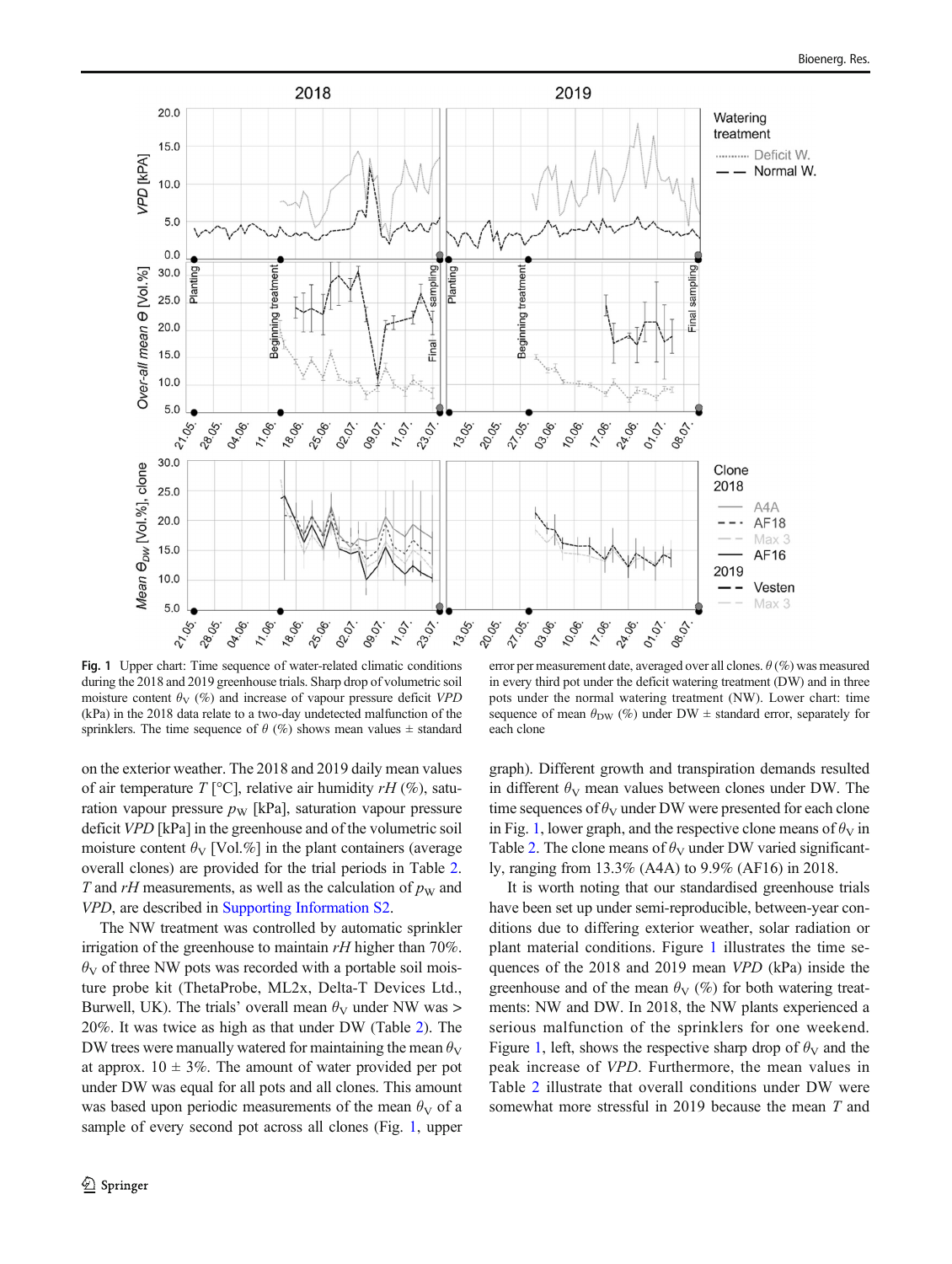<span id="page-4-0"></span>Table 2 2018 and 2019 mean values  $(\pm SD)$  of daily mean air temperature  $T$  (°C), rel. air humidity  $rH$  (%), saturation vapour pressure  $p_W$  (kPa), saturation vapour pressure deficit VPD (kPa) and volumetric soil moisture content  $\theta_V$  (Vol.%) in two contrasting greenhouse cabins. The mean values include the trial periods between beginning the different

treatments and final sampling (14.06.–25.07.2018/29.05.–11.07.2019).  $\theta_V$  (Vol.%) ( $\pm$  SD) clone means under deficit watering are shown with homogeneous subgroups, indicated with lowercase letters (one-factorial ANOVA with Tukey-HSD test (2018) or *t*-test (2019),  $\alpha = 0.05$ )

| Trial condition<br>variable      | 14.06.–25.07.2018 deficit watering<br>(DW) | Normal watering<br>(NW) | 29.05. -11.07.2019 deficit watering<br>(DW) | Normal watering<br>(NW)                         |
|----------------------------------|--------------------------------------------|-------------------------|---------------------------------------------|-------------------------------------------------|
| $T({}^{\circ}C)$                 | $20.8 \pm 3$                               | $20.2 \pm 2.3$          | $22.4 \pm 3.2$                              | $20.8 \pm 2.4$                                  |
| $rH(\%)$                         | $64.0 \pm 8$                               | $82.2 \pm 6.0$          | $63.2 \pm 6.3$                              | $84.0 \pm 1.7$                                  |
| $p_{\rm w}$ (kPa)                | $24.8 \pm 4.4$                             | $23.8 \pm 3.3$          | $27.6 \pm 5.3$                              | $24.8 \pm 3.7$                                  |
| $VPD$ (kPa)                      | $9.1 \pm 3.1$                              | $4.3 \pm 1.9$           | $10.3 \pm 2.9$                              | $4.0 \pm 0.7$                                   |
| $\theta_{V}$ (Vol.%), overall    | $12.1 \pm 3.3$                             | $23.8 \pm 4.8$          | $9.9 \pm 2.0$                               | $20.2 \pm 2.5$                                  |
| $\theta_{V}$ (Vol.%), clone mean |                                            |                         |                                             |                                                 |
| A4A                              | $13.3 \pm 3.7$ <sup>a</sup>                |                         |                                             |                                                 |
| AF18                             | $11.9 \pm 3.8$ <sup>b</sup>                |                         | ٠                                           |                                                 |
| Max 3 (2018)                     | $10.5 \pm 3.1$ b, c                        |                         |                                             | ÷                                               |
| AF16                             | $9.9 \pm 3.8$ °                            |                         |                                             | ٠                                               |
| Vesten                           |                                            |                         |                                             | $11.1 \pm 3.4$ x<br>$\overline{\phantom{a}}$    |
| Max 3 (2019)                     |                                            |                         |                                             | $9.9 \pm 2.4$ y<br>$\qquad \qquad \blacksquare$ |

a, b, c homogeneous subgroups (Tukey-HSD test, 2018)

 $x, y$  significantly different subgroups (*t*-test, 2019)

mean *VPD* were a little higher and the mean  $\theta_V$  lower as compared with 2018.

## Harvesting and Measurements

All sampled plants were carefully removed from their pot substrate and were dissected into the compartments: cutting, roots, foliage and shoots. The present work refers to shoots as the plant stems without foliage, i.e. all aboveground woody axes grown during the period of the 65-day greenhouse trial. The total pot substrate was intensively screened to extract all fine roots and remaining coarse roots. The fresh mass  $(m_f)$  was recorded for all the plant compartments immediately after dissection. Total leaf area (*TLA*) was measured per plant with a conveyor-belt leaf area metre (LI-3050C, Li-Cor Inc., Lincoln, NE, USA). The root systems were stored frozen until root scanning (sample images in Supporting Information S3). The computer-based root scanning system WinRHIZO™ was used (Regent Instruments, Sainte-Foy, Québec, Canada). We accumulated data for root length ( $\sum L_{\text{root}}$ ) and root volume  $(\sum V_{Root})$  in five diameter classes of 0.5 mm width, termed hereafter: superfine roots  $< 0.5$  mm; fine roots  $(0.5-1.0, 1.0-$ 1.5, 1.5–2.0 mm) and coarser young roots > 2.00 mm.

All dissected plant parts were dried to a constant weight in a drying chamber (102 °C, for approx. three to four days), and the total oven-dry biomass  $(BM_{\text{total}})$  was calculated as the sum of the oven-dry biomasses of the foliage, the shoot(s) and of the total root system ( $BM_{\text{folia}}$ ,  $BM_{\text{shoot}}$ ,  $BM_{\text{root}}$ ). The ratio of the cumulated superfine root length provided per unit leaf area

was calculated as the quotient of  $\Sigma_{\text{root}}$  of the root diameter class  $\varphi$  < 0.5 mm and *TLA* (cm/cm<sup>2</sup>). Furthermore, the percent decrease of the mean individual biomass under the deficit watering treatment ( $PDiff-BM_{total}$ ) was calculated as follows:

$$
\frac{BM_{\rm NW}-BM_{\rm DW}}{BM_{\rm NW}}\times 100
$$

#### Statistical Analysis

The univariate GLM algorithm of IBM® SPSS® Statistics for Windows, v. 27 (IBM Corp., Armonk, NY, USA) was used to perform two factorial ANOVAs with the two factors 'watering' (factor levels: DW, NW) and 'clone'. The interaction factor 'clone  $\times$  watering' was also tested within the ANOVA models. To avoid potential bias by the effect of between-year differences, only data for the year 2018 of the clones A4A, AF16, AF18 and Max 3 were used in the ANOVAs. Between-year comparisons of the mean values for 2018 and 2019 were carried out with *t*-tests for the data of Max 3, which was the only clone tested in both years.

The dependent variables were (i) the biomass BM fractions  $(\%)$  of the three plant compartments of roots, shoots or foliage, (ii) the cumulated root volumes  $\sum V_{\text{root}}$  [cm<sup>3</sup>] of the five root diameter classes, and (iii) the ratio of cumulated superfine root length per total leaf area ( $\sum L_{\text{root}}$  <sub> $\sigma$  < 0.5 mm</sub>:TLA).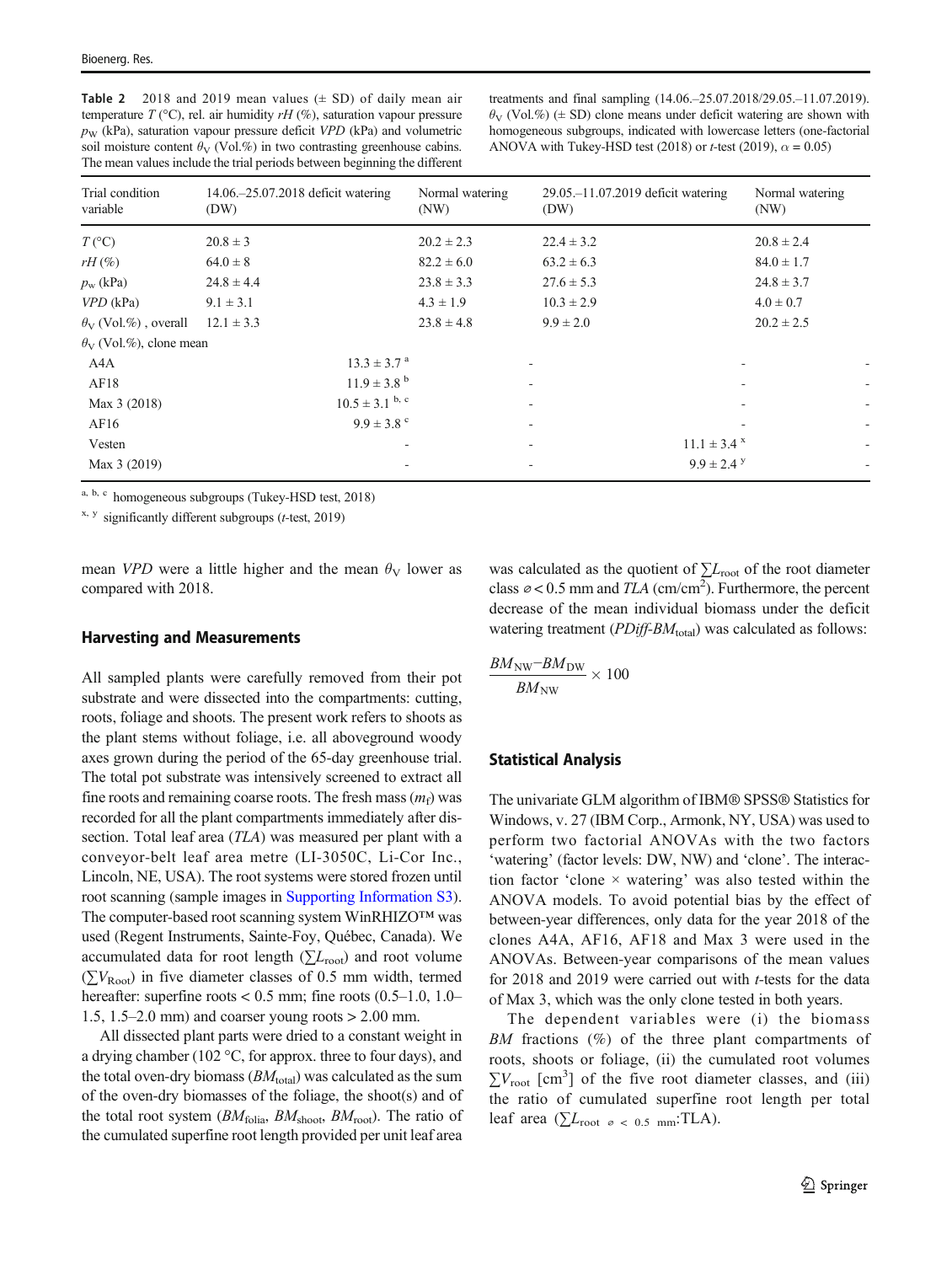<span id="page-5-0"></span>Table 3 Measurement results for the poplar (*Populus* spp.) clones A4A, AF16, AF18, Max3 and Vesten at the end of 65-day greenhouse trials in the years 2018 and 2019. The sample numbers are given<br>in Table 1. Two watering t m 1 abre 1. 1 wo watering ueatments were applied, deficitive and notifiate (DW) and notifiate (NW), colution). Max > served as the between-year reteriore clone. An values are mean values = 2D, except for the present decre Table 3 Measurement results for the poplar (*Populus* spp.) clones A4A, AF16, AF18, Max3 and Vesten at the end of 65-day greenhouse trials in the years 2018 and 2019. The sample numbers are given in Table [1](#page-2-0). Two watering treatments were applied, deficit watering (DW) and normal watering (NW, control). Max 3 served as the between-year reference clone. All values are mean values ± SD, except for percent decrease of biomass (*PDiff-BM<sub>toal</sub>*) that depicts the relative difference of the mean individual biomass (*BM<sub>total</sub>*) under DW, as compared with NW. n shoot, umber of shoots; *BM*, oven-dry biomass (g); TLA, total leaf area (cm<sup>2</sup>); ∑L, cumulated length of the roots in the respective diameter class (cm); ∑V, cumulated volume of the roots in the respective diameter class (cm<sup>3</sup>), ∑L<sub>root ø< 0.5 mm</sub>:TLA (cm/ cm<sup>2</sup>), ratio of cumulated superfine root length ( $\varrho$  < 0.5 mm) provided per unit leaf area

| cm ), rano or cummuated suberinte root rangul ( $\varnothing$ < 0.5 mm) provided per unit lear area                                                                                                                                      |                |                                      |                   |                                                                                                                                                                                                             |                |                                               |                |                 |                |                                                                                                                        |                                   |                 |
|------------------------------------------------------------------------------------------------------------------------------------------------------------------------------------------------------------------------------------------|----------------|--------------------------------------|-------------------|-------------------------------------------------------------------------------------------------------------------------------------------------------------------------------------------------------------|----------------|-----------------------------------------------|----------------|-----------------|----------------|------------------------------------------------------------------------------------------------------------------------|-----------------------------------|-----------------|
| Clone (year)                                                                                                                                                                                                                             | A4A (2018)     |                                      | AF16 (2018)       |                                                                                                                                                                                                             | AF18 (2018)    |                                               | Max3 (2018)    |                 | Max3 (2019)    |                                                                                                                        | Vesten $(2019)$                   |                 |
| Watering                                                                                                                                                                                                                                 | ðΝ             | $\geq$                               | DW                | XX                                                                                                                                                                                                          | ð              | $\geq$                                        | ðΝ             | XX              | δŇ             | $\geq$                                                                                                                 | ð                                 | XX              |
| $n_{\text{shoots}}$                                                                                                                                                                                                                      |                | $1.33 \pm 0.7$ 4.13 $\pm 3.4$        | $2.78 \pm 1.4$    | $2.44 \pm 1.9$                                                                                                                                                                                              | $2.56 \pm 1.7$ | $2.40 \pm 1.5$                                | $1.78 \pm 0.4$ | $2.22 \pm 1.6$  | $1.00 \pm 0.0$ | $1.60 \pm 0.9$                                                                                                         | $1.27 \pm 0.9$                    | $1.60 \pm 1.4$  |
| $BM_{\rm total}$ (g)                                                                                                                                                                                                                     | $6.88 \pm 2.0$ | $11.02 \pm 6.4$ 7.77 $\pm 2.0$       |                   | $14.15 \pm 5.6$                                                                                                                                                                                             | $8.47 \pm 1.3$ | $21.11 \pm 9.2$                               | $9.18 \pm 0.9$ | $24.80 \pm 6.4$ | $5.72 \pm 0.5$ | $19.10 \pm 5.6$                                                                                                        | $5.60 \pm 0.5$                    | $20.92 \pm 9.6$ |
| $BM_{\mathrm{shot}}\left(\mathbf{g}\right)$                                                                                                                                                                                              | $2.23 \pm 0.7$ | $3.66 \pm 2.2$                       | $= 0.8$<br>2.42.  | $5.20 \pm 2.4$                                                                                                                                                                                              | $3.05 \pm 1.1$ | $8.15 \pm 3.8$                                | $3.62 \pm 0.4$ | $9.84 \pm 2.5$  | $1.80 \pm 0.2$ | $7.35 \pm 2.2$                                                                                                         | $1.77 \pm 0.3$                    | $8.69 \pm 4.7$  |
| $BM$ $_{\rm{foia}}$ $(\rm{g})$                                                                                                                                                                                                           | $4.15 \pm 1.2$ | $6.78 \pm 4.1$                       | $\pm$ 1.2<br>4.64 | $8.14 \pm 3.1$                                                                                                                                                                                              | $4.61 \pm 1.1$ | $11.63 \pm 4.8$                               | $5.15 \pm 0.5$ | $13.71 \pm 3.8$ | $3.66 \pm 0.3$ | $11.03 \pm 3.2$                                                                                                        | $3.35 \pm 0.2$                    | $11.30 \pm 4.7$ |
| $BM_{\rm \, root}$ (g)                                                                                                                                                                                                                   | $0.51 \pm 0.2$ | $0.58 \pm 0.3$                       | $0.71 \pm 0.3$    | $0.81 \pm 0.2$                                                                                                                                                                                              | $0.81 \pm 0.2$ | $1.32 \pm 0.7$                                | $0.40 \pm 0.1$ | $1.25 \pm 0.4$  | $0.25 \pm 0.1$ | $0.71 \pm 0.3$                                                                                                         | $0.49 \pm 0.1$                    | $0.94 \pm 0.5$  |
| $PDiff\text{-}BM_{\text{total}}\left(\text{\%}\right)$                                                                                                                                                                                   | $-37.5$        |                                      | $-45.1$           |                                                                                                                                                                                                             | $-59.9$        |                                               | -63            |                 | $-70$          |                                                                                                                        | $-73.2$                           |                 |
| $T\!L\!A~({\rm cm}^2)$                                                                                                                                                                                                                   |                | $1046 \pm 208$ 2357 $\pm$ 1376 1273  | ± 222             | $2876 \pm 926$                                                                                                                                                                                              | $1300 \pm 112$ | $3489 \pm 1010$ 1403 $\pm$ 117 3619 $\pm$ 861 |                |                 | $965 \pm 83$   | $3864 \pm 1028$                                                                                                        | $995 \pm 73$                      | $4467 \pm 1461$ |
| $\Sigma L_{\rm root\ total}$ (cm)                                                                                                                                                                                                        |                | $4757 \pm 2635$ $6376 \pm 3601$ 6016 | ±2151             |                                                                                                                                                                                                             |                |                                               |                |                 |                | $10001 + 1011 + 3413$ 611 ± 1150 (0.45 ± 513 ± 5130 ± 628 ± 4685 3268 ± 4685 3268 ± 4692 ± 4692 6456 ± 1113 1128 ± 718 |                                   |                 |
| $\sum L_{\text{root } \varnothing} < 0.5$ mm (CITI)                                                                                                                                                                                      |                | $4123 \pm 2553$ 5646 $\pm 3317$ 5145 |                   | $\pm$ 2018 7166 $\pm$ 3113 5558 ± 1860 10337 $\pm$ 4718 3125 $\pm$ 960 14064 $\pm$ 4342 2952 $\pm$ 716 1010 $\pm$ 4521 5735 ± 1323 16325 ± 9208                                                             |                |                                               |                |                 |                |                                                                                                                        |                                   |                 |
| $\Sigma V_{\rm root\ total}~(\rm cm^3)$                                                                                                                                                                                                  |                |                                      |                   | $5.328 \pm 1.48$ 6.818 $\pm 3.58$ 7.316 $\pm 1.77$ 9.884 $\pm 3.53$ 7.625 $\pm 1.88$ 16.152 $\pm 7.86$ 2.697 $\pm 1.31$ 1.21.040 $\pm 4.66$ 2.060 $\pm 0.95$ 6.247 $\pm 2.29$                               |                |                                               |                |                 |                |                                                                                                                        | $5.652 \pm 1.73$ $9.477 \pm 4.94$ |                 |
| $\sum V_{\rm root}$ $\varnothing$ < 0.5 mm (cm^3)                                                                                                                                                                                        |                |                                      |                   | $1.456 + 0.73$ 1.907 ± 1.14 1.807 ± 1.09 ± 1.09 1.808 1.205 0.204 0.30 + 0.204 0.303 3.593 ± 1.20 0.112 1.015 2.068 ± 1.090 1.478 ± 0.51 3.155 ± 1.99                                                       |                |                                               |                |                 |                |                                                                                                                        |                                   |                 |
| $\Sigma V_{\rm root\ \varnothing\ 0.5$ - 2.0 mm $\rm (cm^3)$                                                                                                                                                                             |                |                                      |                   | $3.511 \pm 0.82$ 4.386 $\pm 2.22$ 5.250 $\pm 1.10$ 6.388 $\pm 2.48$ 5.014 $\pm 1.65$ 8.778 $\pm 4.50$ 1.656 $\pm 0.97$ 7.438 $\pm 3.14$ 1.327 $\pm 0.80$ 3.470 $\pm 0.88$ 3.977 $\pm 1.50$ 5.325 $\pm 2.23$ |                |                                               |                |                 |                |                                                                                                                        |                                   |                 |
| $\sum V_{\rm root}$ $\varnothing >$ 2.0 mm (cm $^3)$                                                                                                                                                                                     |                |                                      |                   | $0.360 \pm 0.35$ $0.524 \pm 0.39$ $0.258 \pm 0.16$ $1.330 \pm 1.23$ $0.723 \pm 0.55$ $4.137 \pm 3.18$                                                                                                       |                |                                               |                |                 |                | $0.070 \pm 0.13$ 1.010 $\pm$ 0.66 0.026 $\pm$ 0.03 0.709 $\pm$ 0.45 0.197 $\pm$ 0.21 0.998 $\pm$ 1.15                  |                                   |                 |
| $\Sigma L_{\text{root } \circ < 0.5 \text{ mm}}$ : TLA (cm/cm <sup>2</sup> ) 3.890 ± 2.41 2.310 ± 1.17 3.905 ± 1.40 2.479 ± 0.88 4.261 ± 1.37 2.879 ± 0.61 2.255 ± 0.77 4.001 ± 1.30 3.043 ± 0.58 2.510 ± 0.57 5.807 ± 1.45 3.489 ± 1.24 |                |                                      |                   |                                                                                                                                                                                                             |                |                                               |                |                 |                |                                                                                                                        |                                   |                 |
|                                                                                                                                                                                                                                          |                |                                      |                   |                                                                                                                                                                                                             |                |                                               |                |                 |                |                                                                                                                        |                                   |                 |
|                                                                                                                                                                                                                                          |                |                                      |                   |                                                                                                                                                                                                             |                |                                               |                |                 |                |                                                                                                                        |                                   |                 |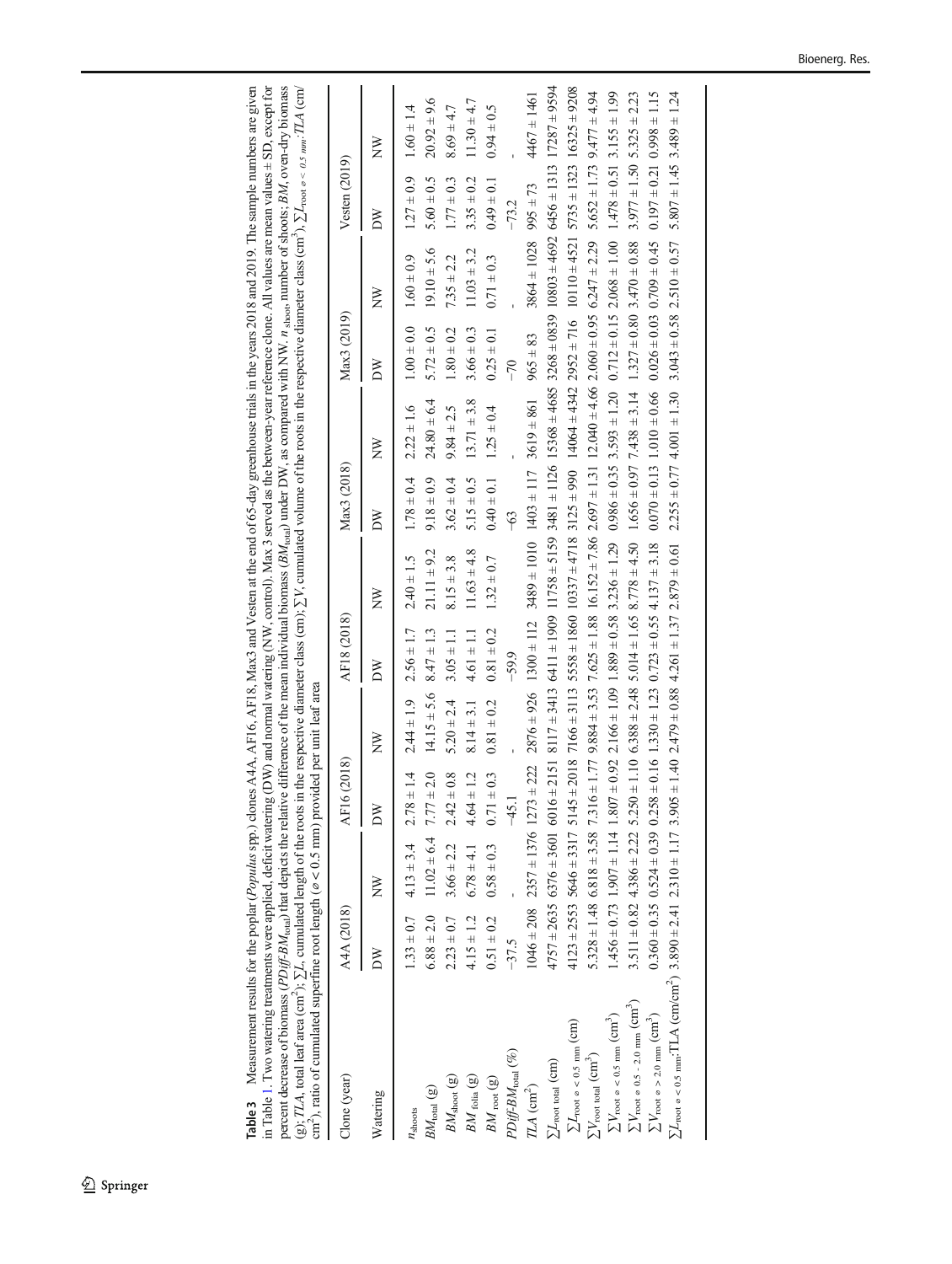<span id="page-6-0"></span>Fig. 2 Clone-specific mean single-plant biomass values (BM, oven-dry (g), given with SD) under normal and deficit watering treatments (NW, DW) at the end of a 65-day greenhouse trial on the early poplar development. Corresponding to the upper diagram, the lower diagram shows the mean relative BM fractionation (%) to roots, shoots and foliage biomass. Poplar (Populus spp.) clone names and the respective year of the trial given on the left



| Table 4 ANOVA test results as                                            |
|--------------------------------------------------------------------------|
| significance $(p$ -value), effect size                                   |
| (reduced $\eta^2$ ) and $R^2$ . The models                               |
| were all saturated with two main                                         |
| effect factors 'watering' (2-factor                                      |
| levels: deficit and normal                                               |
| watering) and 'clone' (6 levels),                                        |
| and with the interaction factor                                          |
| 'clone $\times$ watering'. Upper part:                                   |
| ANOVAs with three dependent                                              |
| variables for the percent biomass                                        |
| fractions (%- $BM$ (%)) of roots,                                        |
| shoots or foliage. Central part:                                         |
| ANOVA series with five                                                   |
| dependent variables that refer to                                        |
| cumulated root volume $(\sum V_{\text{root}})$                           |
| $(cm3)$ ) of five subsequent root                                        |
| diameter classes. Lower part:                                            |
| ANOVA for the dependent                                                  |
| variable 'cumulated superfine                                            |
| root length per total leaf area                                          |
| ratio' ( $\sum L_{\text{root}}$ $\varphi$ < 0.5 mm <sup>:</sup> TLA (cm/ |
| $\text{cm}^2$ )                                                          |

| Dependent variable                                          | Factor 'watering' |            | Factor 'clone' |            | "Clone $\times$ watering" |               | $R^2$ | Corr. $R^2$ |
|-------------------------------------------------------------|-------------------|------------|----------------|------------|---------------------------|---------------|-------|-------------|
|                                                             | $p$ (sig.)        | red. $n^2$ | $p$ (sig.)     | red. $n^2$ | $p$ (sig.)                | red. $\eta^2$ |       |             |
| $\%$ -BM <sub>root</sub>                                    | 0.002             | 0.205      | 0.002          | 0.136      | 0.116                     | 0.089         | 0.334 | 0.260       |
| $\%$ - $BM_{\rm shoot}$                                     | < 0.001           | 0.357      | < 0.001        | 0.167      | 0.126                     | 0.086         | 0.462 | 0.402       |
| $%-BM_{\rm{foliage}}$                                       | 0.002             | 0.204      | 0.185          | 0.028      | 0.751                     | 0.019         | 0.237 | 0.152       |
| $\sum V_{\text{root}}$ < 0.5 mm                             | 0.050             | 0.115      | < 0.001        | 0.298      | 0.003                     | 0.196         | 0.451 | 0.391       |
| $\Sigma V_{\text{root}}$ 0.5 $\leq$ 1.0 mm                  | 0.008             | 0.166      | ${}< 0.001$    | 0.243      | < 0.001                   | 0.259         | 0.472 | 0.415       |
| $\Sigma V_{\text{root}}$ 1.0 $\leq$ 1.5 mm                  | 0.006             | 0.177      | ${}< 0.001$    | 0.187      | 0.059                     | 0.109         | 0.368 | 0.299       |
| $\Sigma V_{\text{root}}$ 1.5 $\leq$ 2.0 mm                  | 0.006             | 0.178      | < 0.001        | 0.276      | 0.193                     | 0.071         | 0.415 | 0.351       |
| $\sum V_{\text{root}} > 2.0$ mm                             | < 0.001           | 0.299      | ${}< 0.001$    | 0.233      | 0.004                     | 0.195         | 0.509 | 0.453       |
| $\Sigma L_{\text{root } \varnothing} < 0.5 \text{ mm}$ :TLA | 0.830             | 0.014      | 0.057          | 0.056      | < 0.001                   | 0.231         | 0.267 | 0.185       |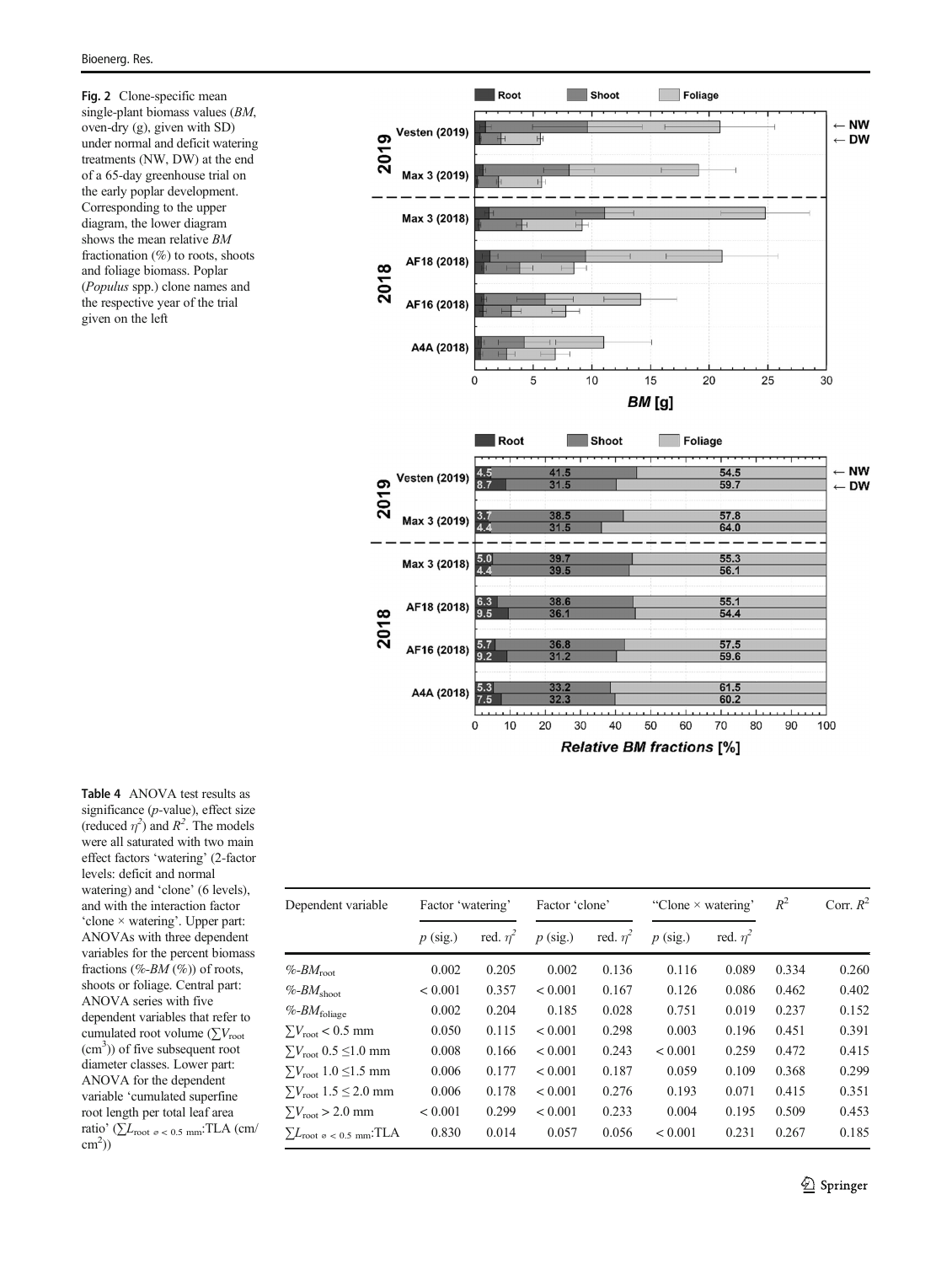<span id="page-7-0"></span>Box plots, Kolmogorov-Smirnov and Shapiro-Wilk test statistics were consulted to check normality using SPSS's explorative analysis algorithm. Violation of the assumption of normality was found only in exceptional cases. Also, Levene's test statistics were partially significant ( $\alpha = 0.05$ ). For instance, it was significant for the  $\%$ - $BM_{\text{root}}$  fraction, insignificant for the %- $BM<sub>shoot</sub>$  fraction and highly significant for the %- $BM_{\text{foliage}}$  fraction. However, the sample size of the tested groups was similar, and the deviation from the homogeneity of variances was found to be caused by a similar pattern of skewness. We concluded that the assumptions of normality and of homogeneity of variances were not perfectly met, but that the ANOVAs were sufficiently robust. Plots were generated with SPSS or with OriginPro 2019b, v. 9.6.5.169 (OriginLab Corporation, Northampton, MA, USA).

## Results

#### Biomass Allocation and Fractionation

All clones included both mono- and multi-axially growing plants. The mean number of shoots  $(n_{\text{shots}})$  per plant is presented in Table [3.](#page-5-0) On average, Max 3 and Vesten developed less shoots, and their  $n_{\text{shots}}$  was lower under deficit watering treatment (DW). AF16 and AF18 developed more shoots, and their  $n_{\text{shots}}$  was lower under normal watering treatment (NW). Because of the variability of  $n_{\text{shots}}$  between the clones and between the treatments, the root-to-shoot length ratio was not suitable to reflect the biomass allocation correctly. This ratio is given with other additional data in Supporting Information S4.

The mean single plant oven-dry biomass  $BM_{total}$  grown over 65 days is depicted in Table [3](#page-5-0) and Fig. [2.](#page-6-0) Under normal watering treatment,  $BM<sub>total</sub>$  varied between 11.02 g, for clone A4A, and 24.80 g for clone Max 3 in 2018. Under deficit watering treatment,  $BM_{\text{total}}$  was lower for all clones. The respective percent decrease ( $PDiff-BM_{\text{total}}$ , Table [3](#page-5-0)) varied between −37.5% (A4A) and −73.2% (Vesten), and the fastergrowing clones AF18, Max 3 and Vesten had the greatest reductions. This can partially be related to different soil volumetric water contents that had developed under common watering but with differing water utilisation characteristics by different clones (see "Materials and Methods" for method description of the deficit watering treatment, and Fig. [1](#page-3-0), lower graph, Table [2\)](#page-4-0).

In all deficit watering samples, the mean biomass of all three plant components,  $BM_{\text{root}}$ ,  $BM_{\text{shot}}$  and  $BM_{\text{foliage}}$ , was reduced (Fig. [2](#page-6-0), upper graph). However, the scaling of that decrease was not equal among these plant components, and this was illustrated by the variable shift in their mean relative biomass contribution %-BM to the total biomass (Fig. [2,](#page-6-0) lower diagram). Accordingly, the main effect factor 'watering' was at least very significant in the three ANOVAs for  $\%$ - $BM$ <sub>root</sub>,



Fig. 3 Mean cumulated root volume ( $\sum V_{\text{root}}$  (cm<sup>3</sup>)) of five root diameter classes, given for each poplar clone subsample under deficit or normal watering treatment (deficit water, normal water). Whiskers = SD

for %-BM<sub>shoot</sub> and for %-BM<sub>foliage</sub> (Table [4](#page-6-0), data for 2018). The other main effect factor 'clone' was significant only for  $\%$ -BM<sub>root</sub> and  $\%$ -BM<sub>shoot</sub>, and there were no significant interaction effects in all three ANOVAs. The inter-sectional hybrid Max 3 had generally a lower root biomass fraction as compared with the  $P \times$  *euramericana* clones. Irrespective of the lacking significance of the interaction factor on  $%$ - $BM$ <sub>root</sub>, there was another remarkable difference between the  $P_{\rm t}$   $\times$  *euramericana* clones and Max 3 in 2018. While the  $P \times$  *euramericana* clones showed a clearly increased mean %-B $M_{\text{root}}$  under deficit watering treatment (A4A: + 42%, AF16:  $+ 61\%$ , AF18:  $+ 61\%$ ), Max 3 represented the only case for which the mean  $%$ - $BM_{\text{root}}$  was reduced under deficit watering. However, this reduction amounted to only −12%. In the other year 2019, Max 3 showed an increase of + 19%. The  $P \times$  *euramericana* clone Vesten, which was grown in 2019 with Max 3, had + 93% increase. Overall, the %- $BM_{\text{root}}$  of Max 3 responded less plastically to the deficit watering than that of the  $P_1 \times$  *euramericana* clones. Also, Max 3's differences between 2018 and 2019 were only significant under the normal watering treatment (5.0% vs. 3.7%, *t*-test:  $p = 0.031$ ). Under deficit watering,  $\%$ - $BM_{\text{root}}$  of Max 3 was equal between the years at 4.4% (*t*-test:  $p = 0.906$ ).

The percent biomass fractions of the aboveground plant parts were dominated by the foliage (Fig. [2,](#page-6-0) lower diagram). The biomass fraction of the foliage varied between 54.4 and 64.0% and that of the shoots between 31.2 and 41.5%, depending on the watering treatment and clone. Under deficit watering, all clones showed an almost equal or an increased  $\%$ -B $M_{\text{foliage}}$  as compared with normal watering. Furthermore,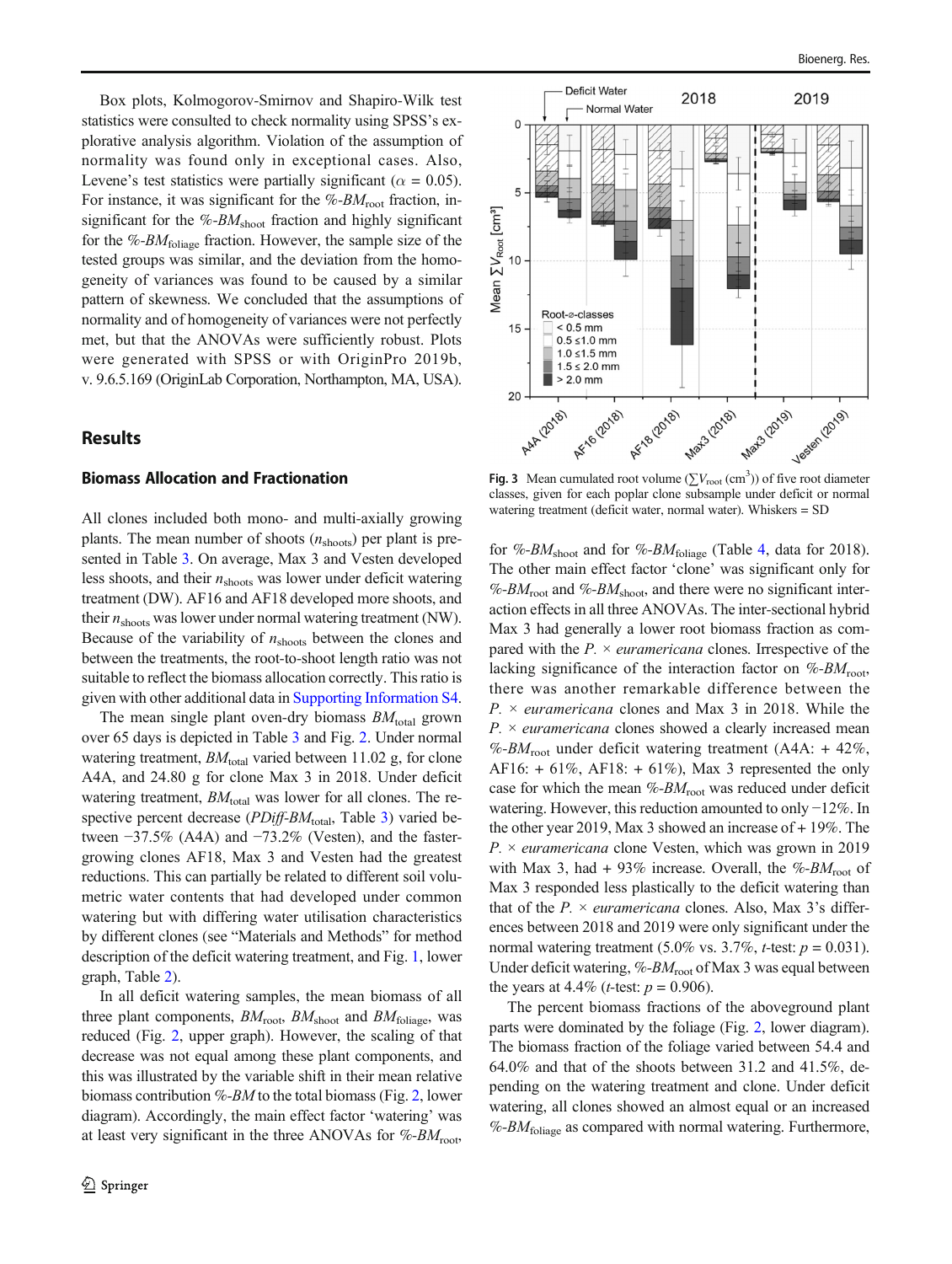the change of  $%$ - $BM$ <sub>foliage</sub> under deficit watering treatment corresponded with the change of  $%$ - $BM<sub>shoot</sub>$ . In detail, the clones showed basically two response types of the aboveground biomass fractionation under DW. Either there was virtually no change of both fractions (A4A, AF18, Max 3 2018), or the mean  $%$ - $BM<sub>shoot</sub>$  decreased while the mean %- $BM_{\text{foliage}}$  fraction increased (AF16, Vesten, Max 3 2019).

## Root Differentiation

The mean cumulated single plant root volume  $\sum V_{\text{root}}$  per clone (Table [3](#page-5-0), Fig. [3\)](#page-7-0) showed a similar variation as compared with the biomass. In detail, the clones that grew faster under normal watering showed a greater reduction of the total  $\sum V_{\text{root}}$  under deficit watering. Max 3 had the overall greatest reduction by −77.6% in 2018, AF18 a −52.8% reduction and A4A only  $-21.9\%$  (cf. total bar lengths in Fig. [3](#page-7-0)).

The  $\sum V_{\text{root}}$  of the root diameter classes ( $\varnothing$ ) including superfine, fine and coarser young roots was not equally affected by deficit watering. Particularly the  $P \times$  *euramericana* clones A4A, AF16 and AF18 had a smaller reduction of the superfine root volume as compared with the coarser young root volume. Also, the significance of the respective main effect factor



Fig. 4 Mean total leaf area  $(TLA, (cm<sup>2</sup>))$  and mean cumulated root length  $(\sum L_{\text{root}}$  (cm)) of five root diameter classes, given for each poplar clone subsample under deficit or normal watering treatment (deficit water, normal water). Whiskers = SD. To illustrate the ratio of cumulated root length provided per unit leaf area, 1 cm of  $\Sigma L_{\text{root}}$  corresponds to the scaling of 1 cm<sup>2</sup> of TLA on the Y-axes

'watering' on  $\sum V_{\text{root}}$  increased steadily in the ANOVA series from the class of superfine roots ( $p = 0.049$  $p = 0.049$  $p = 0.049$ , Table 4) to the class of coarser young roots ( $p < 0.001$ ). Accordingly, the watering had its greatest effect size in the ANOVA for  $\sum V_{\text{root}}$  of the coarser young roots (reduced  $\eta^2 = 0.299$ , Table [4\)](#page-6-0). However, there were also highly significant differences between the clones or highly significant 'watering  $\times$  clone' interaction effects. The interaction effect 'clone × watering' was not significant in the ANOVAs for  $\sum V_{\text{root 1.0} \leq 1.5 \text{ mm}}$  and  $\sum V_{\text{root 1.5} \leq 2.0 \text{ mm}}$ . This indicates that the clone-specific differences in  $\sum V_{\text{root}}$  depended significantly on the watering in the superfine and coarser root diameter classes, but not in the fine root classes.

A remarkable difference appeared between Max 3 and the  $P \times$  *euramericana* clones grown in 2018. While Max 3 had the highest mean superfine root volume and limited coarser young root volume under normal watering, AF18 had a high superfine root volume but also the greatest coarser young root volume (Fig. [3\)](#page-7-0). Furthermore, AF18 had a smaller reduction of the mean superfine root volume under deficit watering than Max 3. The comparison of the mean  $\sum V_{\text{root}}$  for Max 3 between the years 2018 and 2019 demonstrated that conditions resulted in significantly reduced root growth under normal watering in 2019 (*t*-test:  $p = 0.024$ ) but not under deficit watering in 2019 (*t*-test:  $p = 0.306$ ). Therefore, the  $\sum V_{\text{root}}$  results of the clone Vesten, which was tested only in 2019, cannot be directly compared with the other  $P \times$  *euramericana* clones grown in 2018. However, in all root diameter classes and under both watering treatments in 2019, the root volume of Vesten was distinctly greater than that of Max 3. Furthermore, Vesten showed a smaller reduction of  $\sum V_{\text{root}}$  under deficit watering as compared with Max 3.

The results for the ratio of cumulated superfine root length allocated per total leaf area are given in Table [3](#page-5-0)  $(\sum L_{\text{root } \varnothing} < 0.5 \text{ mm}: TLA \text{ (cm/cm}^2)$ ), and they are illustrated with Fig. 4. The mean values varied between 2.3 and 4.0 cm/cm<sup>2</sup> for Max 3 or between 2.3 and 5.8 cm/cm<sup>2</sup> for P.  $\times$  euramericana hybrids. In 2018, all  $P \times$  *euramericana* clones showed an increased ratio under deficit watering treatment by approx. + 1.5 cm/cm2 . Among them, AF18 had the highest ratio. In contrast, Max 3 had the highest ratio of superfine root length per unit leaf area under normal watering, 4.0 cm/cm<sup>2</sup>. And with 2.3 cm/cm<sup>2</sup>, the Max 3 plants had ratio reduced by almost 50% under deficit watering. The main effect factors 'watering' and 'clone' on the ratio  $\sum L_{\text{root } \phi}$  < 0.5 mm: TLA were not significant (ANOVA, Table [4\)](#page-6-0). However, in accordance with the variability of clone differences under normal and deficit watering treatments, the interaction factor was highly significant ( $p < 0.001$ ). In the year 2019, Max 3 showed an increased ratio of superfine root length per unit leaf area under deficit watering. But that difference was small, 2.5 vs. 3.0 cm/cm<sup>2</sup>. The between the year difference of Max 3 was significant only for the normal watering treatment (*t*-test:  $p = 0.033$ ). The ratio was lower in 2019 than in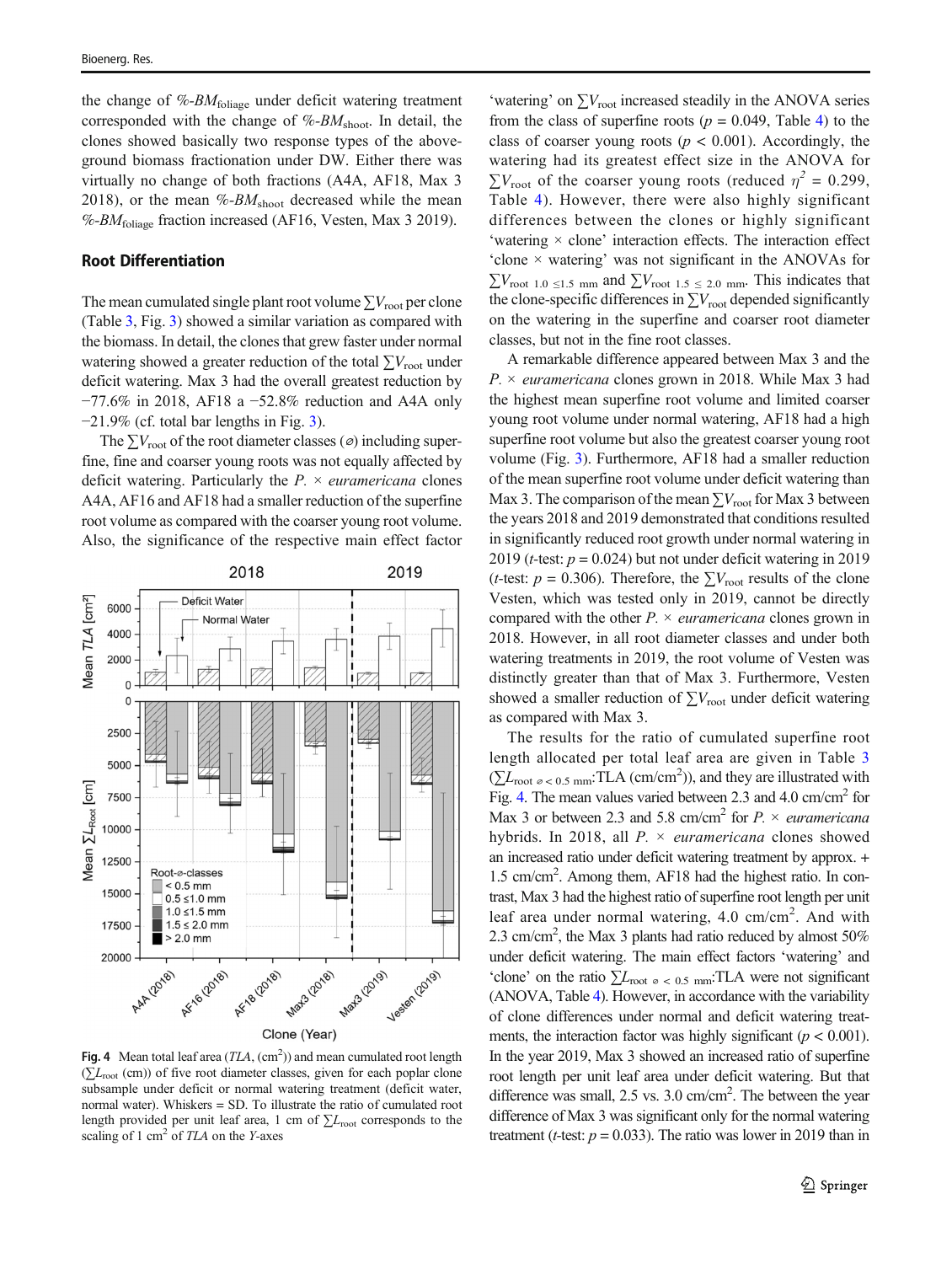2018. Max 3's between-year difference was not significant for deficit watering ( $p = 0.072$ ). Under both watering treatments in 2019, the  $P \times$  *euramericana* clone Vesten exhibited the overall greatest mean ratio of superfine root length per unit leaf area among all tested clones.

## **Discussion**

# Different Plasticity of Biomass Allocation Under Water Deficit

The first objective of the study was to assess the growth and biomass allocation response of young poplar plants of different clones to a common deficit watering treatment. Poplar trees that grow under water deficits in natural environments favour root development at the expense of the aboveground biomass [\[16](#page-12-0)]. This is due to a functional adaptation to exploit water from bigger or deeper soil volumes in combination with reducing the evapo-transpirational area [\[16](#page-12-0), [38\]](#page-13-0). But clonespecific differences in that change of biomass allocation must be expected in the drought adaptation of SRC trees [[31](#page-13-0), [35\]](#page-13-0). Even though the present early-stage poplars grew only in a limited pot volume for 65 days, clone differences in the rootto-shoot allocation of biomass were significant. Such differences have been previously proposed for young poplars growing from cuttings [\[13](#page-12-0)]. However, drought experiments did often not confirm the hypothesis of an increase in the rootto-shoot ratio [\[15\]](#page-12-0). For instance in an experiment with poplars, only the driest of the treatments at 100%, 50%, 40% and 30% of field capacity induced an increase in the root-to-shoot ratio in all of the three tested clones [\[6](#page-12-0)]. This was presumably due to an influence of the stress intensity in interaction with the specific clones' sensitivity (cf. [[39\]](#page-13-0)). Also, adaptations to greenhouse conditions, like those described for specific leaf area [[40](#page-13-0), [41\]](#page-13-0), may account for bias. For instance, the between treatment differences of the greenhouse air vapour pressure deficit (VPD) (Fig. [1](#page-3-0), Table [2](#page-4-0)) may have resulted in changes in the leaf physiology [\[42](#page-13-0)]. In the present study, the impact of the water shortage caused a sharp decrease in total biomass production in the early-stage plants that grew under deficit watering. Hence, we can assume that the stress resulting from the deficit watering treatment was strong enough to reveal clone × watering differences.

Our results suggest that the increase of  $%$ - $BM$ <sub>root</sub> of young poplar plants was either not at the expense of  $\%$ - $BM_{\text{foliage}}$  but at the expense of %- $BM_{\text{shoot}}$ , or that the %- $BM_{\text{shoot}}$  and  $%-BM_{\text{foliage}}$  were reduced in approximately the same quantity, only. In accordance, the stochastic effect size of the factor 'watering' in the ANOVA was higher on  $%$ - $BM<sub>shoot</sub>$  than on %- $BM_{\text{foliage}}$ . The meta-study of Eziz et al. [\[38\]](#page-13-0) showed that relative to herbaceous plants, drought would have a larger detrimental impact on the leaf biomass fraction (%- $BM_{\text{foliage}}$ ) of woody plants. However, the present results were not contradictory to the meta-study of Eziz et al. [[38\]](#page-13-0) because the very young poplars were likely still in a different physiological status as compared with established SRC trees. Our young poplars had not as much time to accumulate large amounts of woody biomass. The present root biomass fraction was still very low after 65 days of growth in pots as compared with 1-year-old SRC trees [\[12](#page-12-0)]. First, the coarse roots were still lacking. At the end of the first season in the field, coarse roots can provide an approximate biomass fraction between 20 and 30%, while the fine root fraction would remain roughly at the level below 10% [[12\]](#page-12-0). In contrast, the total root biomass fraction of all clones was still below 10% in the present greenhouse experiment. Second, one might speculate that the small pot resources had potentially a limiting effect on the root development as compared with field conditions. Only established SRC trees would develop stems and wide, coarse root systems, upon which they rely in drought periods, and their root mass fraction likely decreases slowly over the years [\[12](#page-12-0), [14\]](#page-12-0).

The highly significant effect of the factor 'clone' in the respective ANOVA underscores that the present clones differed in their root biomass fraction  $\%$ - $BM$ <sub>root</sub>. The present  $P \times$  *euramericana* clones differed from Max 3, which had the lowest  $\%$ - $BM_{\text{root}}$  among the tested clones. This was in line with the first hypothesis of the present study. However, the interaction factor 'clone  $\times$  watering' became insignificant for 2018. Therefore, a lack in plasticity cannot be confirmed for Max 3 based on the present  $BM_{\text{root}}$  allocation data. In addition, its' deficit watering response of  $\%$ - $BM_{\text{root}}$  was not equal between the years 2018 and 2019. But this outcome contrasts to the superfine root allocation per unit leaf area (see Results), which revealed significant interaction effects and a lack in plasticity for Max 3. In addition, Max 3 never showed a clear increase of  $%$ - $BM_{\text{root}}$  under deficit watering and only small differences between normal and deficit watering treatments in both years. Therefore, the capability to plastically adapt the root biomass fraction under water deficits should not be assumed for Max 3. A lack in plasticity of carbon allocation under water deficits has been described for another intersectional Tacamahaca hybrid (P. trichocarpa  $\times$  P. deltoides) that was grown in comparison with a  $P \times$  *euramericana* clone in a largescale plantation trial [[31](#page-13-0)]. Potentially, the genomic contribution of the P. trichocarpa parent entails the lack in plasticity of that hybrid because P. trichocarpa is adapted to climates that are characterised moist Pacific Ocean air [[43\]](#page-13-0). But a lack in plasticity of root biomass allocation cannot be generalised for all Tacamahaca species because the variability of drought responses may be very important even among clones of the same hybrid or species [\[43](#page-13-0)]. However, one might speculate that different evolutionary adaptations might be relevant. The poplars of the section Tacamahaca are mainly found in the northern latitudes, even to the northern limits of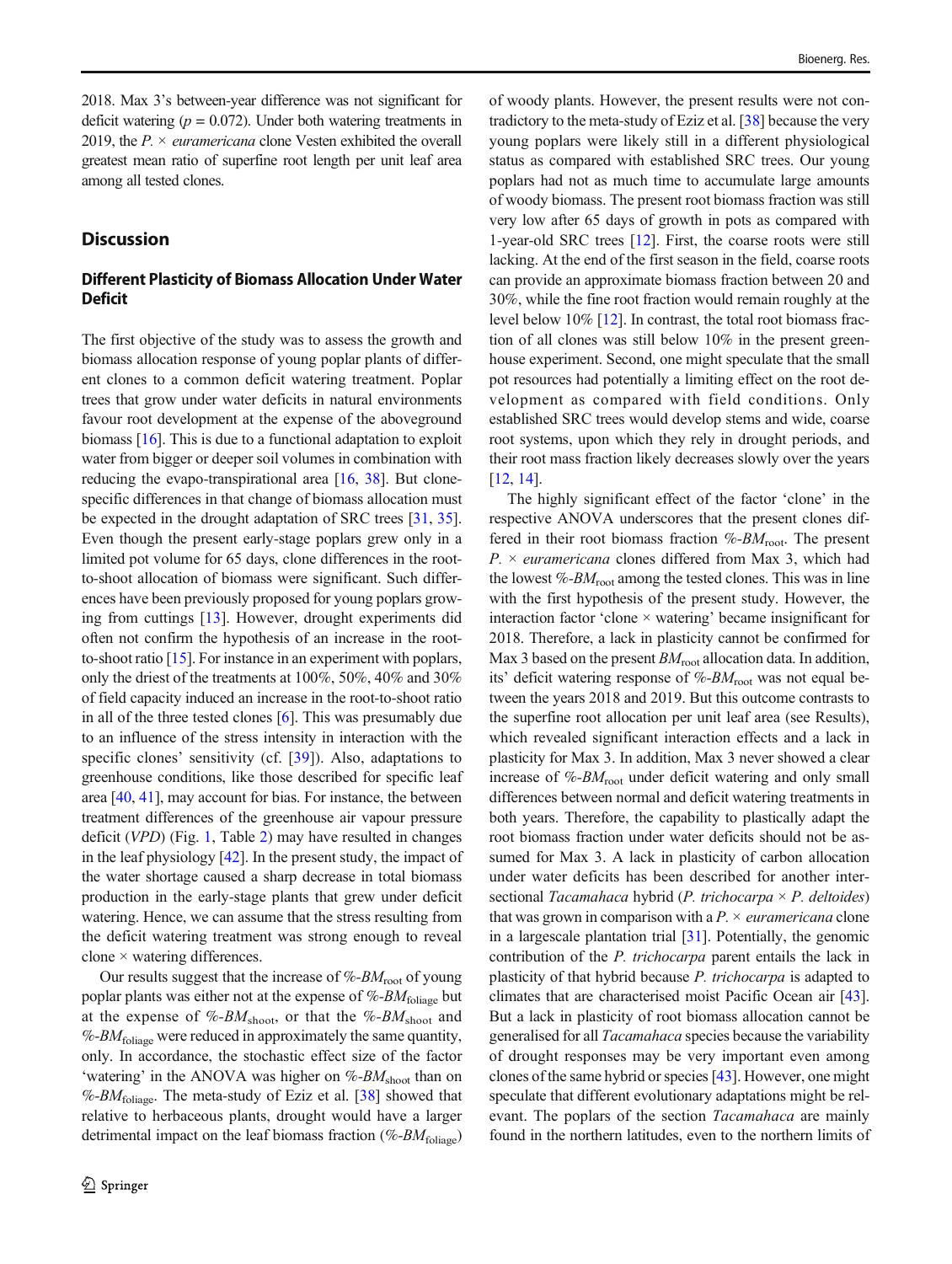tree growth while P. nigra and P. deltoides have native areas that comprise the warm-temperate and even the northern subtropical zones [[27\]](#page-13-0). It was known that the Tacamahaca species P. trichocarpa and P. balsamifera may have a rather shallow and extensive root system as compared with  $P \times$  euramericana or P. nigra [[14](#page-12-0), [32](#page-13-0)–[34\]](#page-13-0). The genome of the present clone Max 3 consists of genetic material of P. nigra and of P. maximowiczii, another Tacamahaca species. Potentially, this genome contribution of a Tacamahaca species can explain the relatively high superfine and fine root biomass as well as the high ratio of superfine root length per unit leaf area of Max 3 under normal watering treatment.

## Root Differentiation Is Subject to 'Clone  $\times$  Watering' Interaction Effects

Another objective of this study was to assess whether there were clone differences in the composition of the root systems and whether the cumulated root volume  $\sum V_{\text{root}}$  of different root diameter classes (⌀) varied in response to deficit watering treatments. Neither question could be answered with certainty because the 'clone  $\times$  watering' interaction effect was very significant on the superfine and the coarser root diameter classes in the ANOVA series for  $\sum V_{\text{root}}$ , and because root development was possibly not yet finalised after the trial period of 65 days. However, the significance of the main effect factor watering increased from the classes of the superfine to that of the coarser young roots. Accordingly, the effect size of the deficit watering treatment was greater on the root volume of the coarser young roots (Table [4\)](#page-6-0). But it cannot be concluded that the cumulated volume of coarser young roots was more sensitive to water deficits than that of fine root diameter classes. As discussed in the previous chapter, the coarser roots may develop only later in the first season of poplar growth [\[12\]](#page-12-0), and the present investigation only considered the first 65 days of growth. Hence, it was possible that the present significant clone differences in the reduction of  $\sum V_{\text{root}}$  of coarser roots under deficit watering treatment were only the consequence of different deceleration of coarser root growth. Unlike the effect of the factor 'watering', that of the factor 'clone' on  $\sum V_{\text{root}}$  was highly significant throughout all root diameter classes. Similarly, it was well known that the rooting of poplar cuttings is under strong genetic control [\[9\]](#page-12-0). But regarding the 'clone × watering' interaction effect on  $\sum V_{\text{root}}$  of different root diameter classes, it must be concluded that the clone differences in root differentiation were subject to changes during deficit watering treatments. For instance, Max 3 had a high superfine root fraction only under normal watering, while the  $P \times$  *euramericana* clones Vesten and AF18 were the two studied clones that had the greatest potential to develop superfine roots under normal watering as well as deficit watering treatments. But Vesten had fewer coarser roots than the clones AF18 and AF16. The role of coarser young roots is

presumably to form a grid of long-living roots, which can be the origin of new fine roots during improving water availability. It was well known that the fine roots lose their water absorption ability after few days or weeks [\[44](#page-13-0)]. We assumed that early-stage plants of clones like AF18, which differentiate more superfine as well as coarser young roots during water deficits, are better adapted for exploiting residual soil water during spring drought and new water during soil rehydration.

## Superfine Root Allocation per Unit Leaf Area

The differences between the studied clones in their responses to a common watering deficit during early root growth may be more apparent when assessing the ratio of cumulated superfine root length per total leaf area  $\sum L_{\text{root } \varphi} < 0.5$  mm:TLA [[35\]](#page-13-0). In the present data for 2018, only the interaction factor 'clone  $\times$  watering' had a significant effect on that ratio. This indicated a significantly different adaptation of the clones under water deficit. Hence, the third hypothesis was confirmed. The  $P \times$  *euramericana* clones Vesten and AF18 had the overall greatest ratio of superfine root length per unit leaf area. Max 3 showed, in contrast to all other clones in 2018, no increase of that ratio during drought, but its ratio was approx. 30% higher than that of AF18 during normal watering. A likewise difference between a *Tacamahaca* poplar and a  $P \times$  *euramericana* clone was described by Pregitzer et al. [\[35](#page-13-0)] for the poplar cultivars Tristis and Eugenei. Their average ratios of fine root length per unit leaf area overall watering and nitrogen treatments were 14.50 cm/cm<sup>2</sup> or 4.03 cm/cm<sup>2</sup>. It was widely accepted that the allocation of more fine roots in wider and deeper soil profiles provides improved water access during moderate soil water deficits. Therefore, poplar clones like Max 3, which lack the plasticity to increase the ratio of superfine root length per unit leaf area during deficit watering, are probably not well suited for plantation establishment on sandy soils during spring droughts.

## Traits for Assessing Drought Response of Early-Stage Poplars

A separate objective of the present study was to discuss the value of the measured traits for assessing drought response of poplar clones in the early stage after planting. The example of the two studied clones AF18 and Max 3 illustrates that a higher number of shoots  $(n_{\text{shots}})$  compromised the dominance of the longest shoot and also the meaningfulness of the root-to-shoot length ratio. Specifically, AF18 showed the greater  $n_{\text{shots}}$  than Max 3 and the lower length of the longest shoot. But because both clones had high total biomass values and high shoot biomass values (Table [3](#page-5-0)), it was not possible to decide whether the shorter or the longer mean shoot length or the high or the low root-to-shoot length ratio were more desirable. Also, total biomass and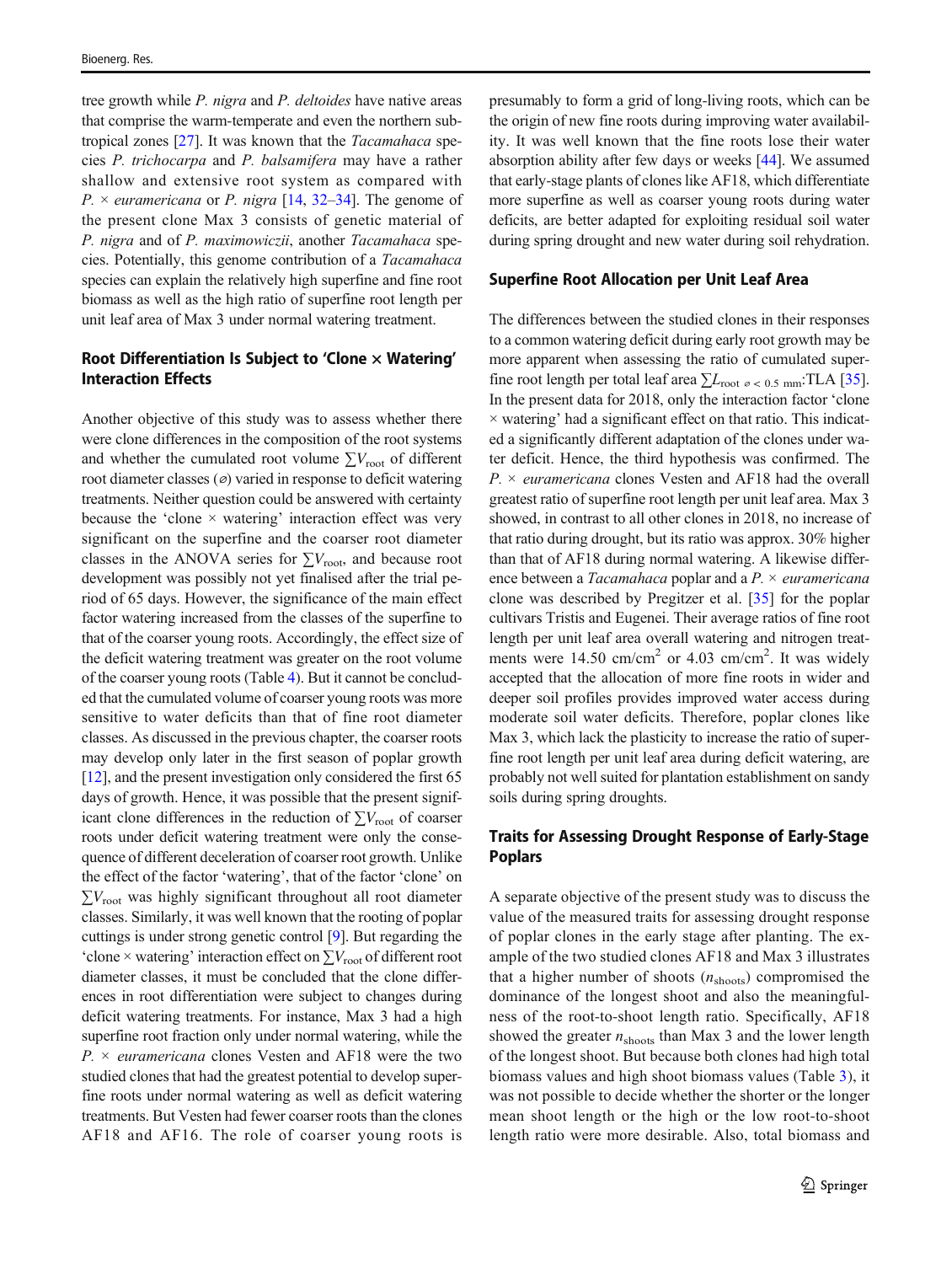Table 5 SRC field establishment result in a field trial in Central Europe on sandy soil (N 48.403759°, E 16.987345°, 155 m a.s.l., groundwater 120 cm b.g.l.). The percent plant loss  $(\%)$ is given for the first growing season, diameter at breast height and tree height were measured after the 2nd growing season ( $DBH_2$  and  $h_2$ )

| Poplar<br>clone  | $\%$ -loss (after 1st year) | Mean $DBH_2$ (cm) | Max. $DBH_2$ (cm) | Mean $h_2$ (m) | Max. $h_2$ (m) |
|------------------|-----------------------------|-------------------|-------------------|----------------|----------------|
| AF16             | 25                          | 6.7               | 9.6               | 5.9            | 7.4            |
| AF18             | 5                           | 7.3               | 10.9              | 6.3            | 7.6            |
| Max <sub>3</sub> | 30                          | 4.9               | 7.3               | 6.1            | 7.8            |
| Vesten           | 13                          | 7.3               | 9.7               | 6.7            | 7.9            |

the drought-related decrease of biomass productivity of a clone during drought must be interpreted with caution. As noted by others [\[7](#page-12-0)], productive poplar genotypes show a large reduction of biomass growth under drought. And the present data on percent decrease of the mean individual biomass under deficit watering  $(PDiff-BM_{\text{total}})$  was fully in line with these findings. However, using this PDiff- $BM_{total}$  result alone to distinguish different levels of drought tolerance can be misleading. First, higher growth rates in later years may fully compensate early losses [\[31](#page-13-0)]. Hence, a relatively high percent loss of  $BM_{total}$  during deficit watering was potentially acceptable if this clone was more productive than other clones over years or if its' biomass reduction in a drought experiment corresponds with above-average biomass growth under normal watering. The latter criterion was fulfilled by the clones Max 3, Vesten, AF18 and partially by AF16. But due to the lack of plasticity in the root biomass fraction, Max 3 cannot be considered drought tolerant during the SRC plantation establishment on dry sites. The consequence of this lack in root plasticity becomes even more apparent when considering the overall finer root structure and the large relative reduction of fine root length under deficit watering treatments. The most elucidating trait in the present investigation was the ratio of cumulated superfine root length per unit leaf area ( $\sum L_{\text{root}}$   $\ge$   $\le$  0.5 mm: TLA [cm/cm<sup>2</sup>]).

A certain risk for drought-related operational losses was predicted for Max 3 on the basis that it lacked adaptation of the ratio  $\sum L_{\text{root } \varphi}$  < 0.5 mm: TLA in the study. Currently, a 2year growth result study in a parallel operational SRC field trial was available to allow the comparison of four of the present clones AF18, AF16, Vesten and Max 3 (Table 5). The SRC field (N 48.403759°, E 16.987345°, 155 m a.s.l.) was situated in a Central European region, which is exposed to a risk for spring droughts, on sandy soil (gleysol, classification after IUSS Working Group WRB [[45](#page-13-0)]). The groundwater level was at 120 cm b.g.l. Max 3 had the highest percent loss of plants (30%) in the 1st season post planting, and it had the lowest mean stem diameter after the 2nd season (4.9 cm). This indicated that Max 3 was indeed less favoured by the dry conditions for SRC establishment.

AF18 and Vesten showed the best results, and AF16 results were intermediate. Overall, that field result reflected the outcome of the risk assessment of the present greenhouse trial very well.

# Conclusions

There were significant clone differences in the biomass fractionation response and in adjusting the allocation of fine root length per unit total leaf area to common deficit watering treatments. The most contrasting clones were the two  $P \times$  *euramericana* clones AF18 and Vesten, and the P. nigra  $\times$  P. maximowiczii clone Max 3, all showing robust early growth potential. However, Max 3 showed the smaller total root volume, the smaller coarser young root volume and a lack in plasticity of the biomass allocation to fine roots. All  $P \times$  *euramericana* clones showed an increase of fine root length per unit total leaf area under deficit watering treatments. Hence, the clone Max 3, although showing fast early growth, bears uncertainty for plantation establishment under dry spring planting conditions. With a focus on plasticity of early-stage poplars that involved biomass allocation to roots in balance with the total leaf area during deficit watering treatments, a drought risk assessment for the SRC establishment was supported.

Abbreviations AAP, Average annual precipitation; BM, Oven-dry biomass, or dry mass (g); DW, Deficit watering (treatment); MAT, Mean average temperature; NW, Normal watering (treatment);  $\sum L_{\text{root } \varnothing}$  < 0.5 mm<sup>:</sup>TLA, Ratio of cumulated length of superfine roots per total leaf area  $(\text{cm/cm}^2)$ ;  $PDiff-BM_{\text{total}}$ , Percent decrease of mean total individual biomass under deficit watering  $(\%)$ ;  $p_W$ , Saturation vapour pressure (kPa); rH, Relative air humidity (%); SRC, Short rotation coppice; T, Temperature (°C); TLA, Total leaf area (cm<sup>2</sup>); VPD, Saturation vapour pressure deficit (kPa);  $\theta_{V}$ , Volumetric soil moisture content  $(Vol. %$ 

Supplementary Information The online version contains supplementary material available at [https://doi.org/10.1007/s12155-021-10264-6.](https://doi.org/10.1007/s12155-021-10264-6)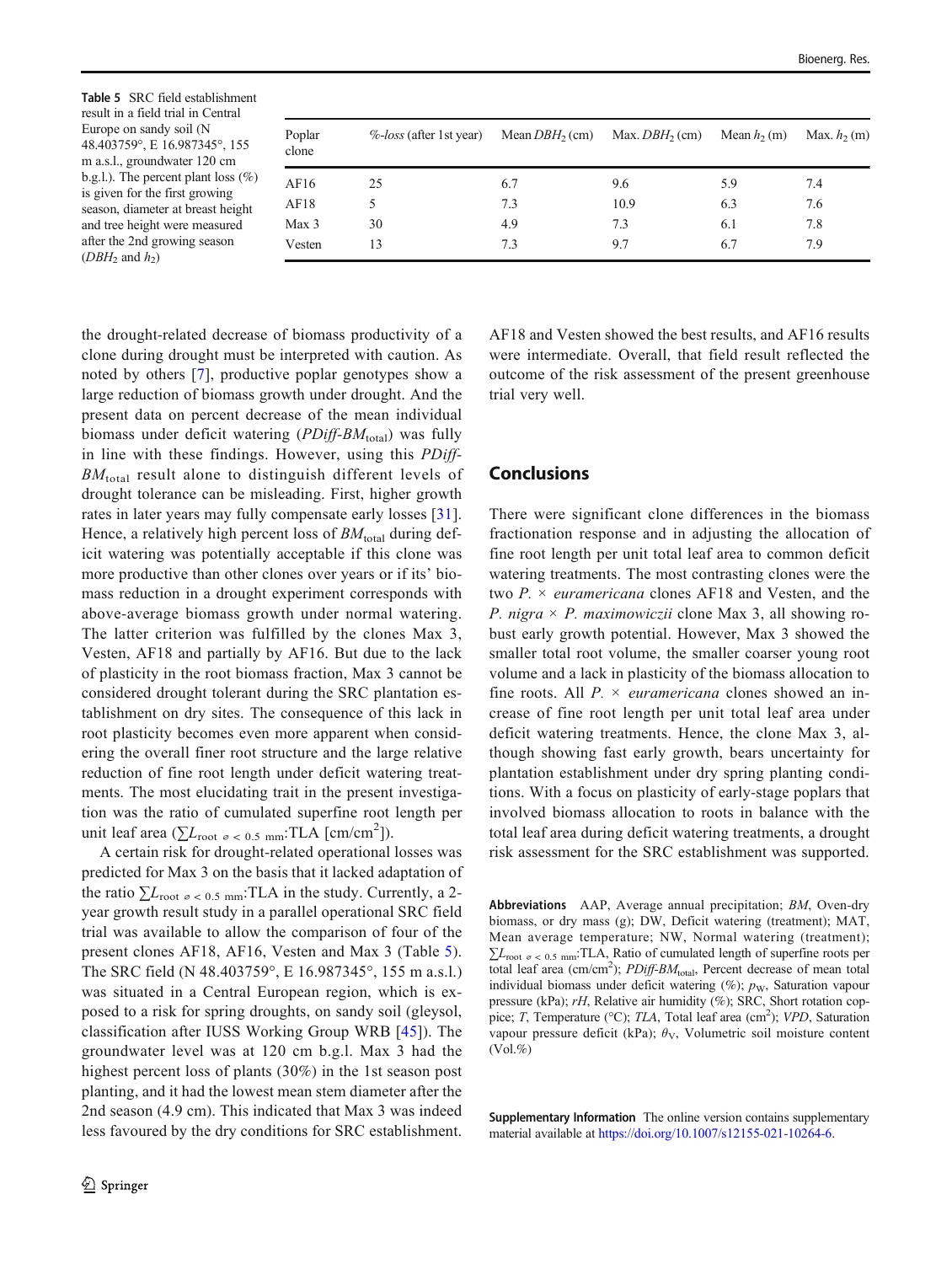<span id="page-12-0"></span>Acknowledgements We gratefully acknowledge the funding, the support by the BBI-JU for implementing the project D4EU ([www.](http://www.dendromass4europe.eu) [dendromass4europe.eu\)](http://www.dendromass4europe.eu), and the work of all our project partners. The lab work and greenhouse control were only possible with the great help of our TU Dresden staff members N. Opfermann, K. Schaeffer, J.-U. Polster, B. Reiche, J. Tippmann, I. Szut, A. Solger, J. Heinermann, L. Winkler, M. Krusche and of the graduation candidates M. Stracke, J.-E. Hahn. Many thanks are due to our colleagues K. Skibbe, A. Otto, A. Karge at the TU Dresden (Chair of Silviculture) for the general greenhouse maintenance. We thank Mr. Weitz, Mr. Stolz and Mr. Burmester (Lignovis GmbH, Germany) as well as Mr. Lukán and Mr. Sýkora for their kind assistance in Germany and the Slovak Republic.

Funding Open Access funding enabled and organized by Projekt DEAL. This project (Dendromass4Europe, D4EU) has received funding from the Bio-Based Industries Joint Undertaking under the European Union's Horizon 2020 Research and Innovation Programme under the grant agreement No. 745874. ([https://www.bbi-europe.eu/projects/](https://www.bbi-europe.eu/projects/dendromass4europe/) [dendromass4europe/\)](https://www.bbi-europe.eu/projects/dendromass4europe/)

#### **Declarations**

Conflict of Interest The authors declare no competing interests.

Open Access This article is licensed under a Creative Commons Attribution 4.0 International License, which permits use, sharing, adaptation, distribution and reproduction in any medium or format, as long as you give appropriate credit to the original author(s) and the source, provide a link to the Creative Commons licence, and indicate if changes were made. The images or other third party material in this article are included in the article's Creative Commons licence, unless indicated otherwise in a credit line to the material. If material is not included in the article's Creative Commons licence and your intended use is not permitted by statutory regulation or exceeds the permitted use, you will need to obtain permission directly from the copyright holder. To view a copy of this licence, visit <http://creativecommons.org/licenses/by/4.0/>.

# **References**

- 1. Stanturf JA, van Oosten C (2013) Operational poplar and willow culture. In: Isebrands JG, Richardson J (eds) Poplars and Willows. Trees for Society and the Environment. Food and Agriculture Organization of the United Nations and CABI publishing, Wallingford, Boston, pp 200–257
- 2. Farmer RE (1996) The genecology of Populus. In: Stettler R, Bradshaw HD, Heilman PE, Hinckley TM (eds) Biology of Populus and its Implications for Management and Conservation. NRC Research Press, Ottawa, Canada, pp 33–55
- 3. Bonhomme L, Barbaroux C, Monclus R, Morabito D, Berthelot A, Villar M, Dreyer E, Brignolas F (2008) Genetic variation in productivity, leaf traits and carbon isotope discrimination in hybrid poplars cultivated on contrasting sites. Ann Forest Sci 65(5) art.no.503:501–509
- 4. Keller SR, Soolanayakanahally RY, Guy RD, Silim SN, Olson MS, Tiffin P (2011) Climate-driven local adaptation of ecophysiology and phenology in balsam poplar, Populus balsamifera L. (Salicaceae). Am J Bot 98(1):99–108. [https://doi.org/10.3732/ajb.](https://doi.org/10.3732/ajb.1000317) [1000317](https://doi.org/10.3732/ajb.1000317)
- 5. Monclus R, Villar M, Barbaroux C, Bastien C, Fichot R, Delmotte FM, Delay D, Petit JM, Brechet C, Dreyer E, Brignolas F (2009) Productivity, water-use efficiency and tolerance to moderate water

deficit correlate in 33 poplar genotypes from a Populus deltoides x Populus trichocarpa F-1 progeny. Tree Physiol 29(11):1329–1339

- 6. Guo XY, Zhang XS, Huang ZY (2010) Drought tolerance in three hybrid poplar clones submitted to different watering regimes. J Plant Ecol-Uk 3(2):79–87. <https://doi.org/10.1093/Jpe/Rtq007>
- 7. Monclus R, Dreyer E, Villar M, Delmotte FM, Delay D, Petit JM, Barbaroux C, Thiec D, Brechet C, Brignolas F (2006) Impact of drought on productivity and water use efficiency in 29 genotypes of Populus deltoides x Populus nigra. New Phytol 169(4):765–777
- 8. Dickmann DI, Isebrands JG (2001) Poplar clones: an introduction and caution. In: Dickmann DI, Isebrands JG, Eckenwalder JE, Richardson J (eds) Poplar Culture in North America. NRC Research Press, Ottawa, ON, Canada, pp 309–324
- 9. Zalesny RS, Riemenschneider DE, Hall RB (2005) Early rooting of dormant hardwood cuttings of *Populus*: analysis of quantitative genetics and genotype x environment interactions. Can J For Res 35(4):918–929
- 10. Zalesny RS, Wiese AH (2006) Date of shoot collection, genotype, and original shoot position affect early rooting of dormant hardwood cuttings of Populus. Silvae Genet 55(4-5):169–182. [https://](https://doi.org/10.1515/sg-2006-0024) [doi.org/10.1515/sg-2006-0024](https://doi.org/10.1515/sg-2006-0024)
- 11. Rogers ER, Zalesny RS, Hallett RA, Headlee WL, Wiese AH (2019) Relationships among root-shoot ratio, early growth, and health of hybrid poplar and willow clones grown in different landfill soils. Forests 10(1):18. <https://doi.org/10.3390/f10010049>
- 12. Wullschleger S, Yin TM, DiFazio SP, Tschaplinski TJ, Gunter LE, Davis MF, Tuskan GA (2005) Phenotypic variation in growth and biomass distribution for two advanced-generation pedigrees of hybrid poplar. Canadian Journal of Forest Research - Revue Canadienne de Recherche Forestière 35(8):1779–1789
- 13. Krabel D, Meyer M, Solger A, Müller R, Carvalho P, Foulkes J (2015) Early root and aboveground biomass development of hybrid poplars (Populus spp.) under drought conditions. Can J For Res 45(10):1289–1298. <https://doi.org/10.1139/cjfr-2015-0126>
- 14. Al Afas N, Marron N, Zavalloni C, Ceulemans R (2008) Growth and production of a short-rotation coppice culture of poplar-IV: fine root characteristics of five poplar clones. Biomass Bioenergy 32(6): 494–502
- 15. Brunner I, Herzog C, Dawes MA, Arend M, Sperisen C (2015) How tree roots respond to drought. Front Plant Sci 6(547). [https://](https://doi.org/10.3389/fpls.2015.00547) [doi.org/10.3389/fpls.2015.00547](https://doi.org/10.3389/fpls.2015.00547)
- 16. Marron N, Brignolas F (2013) Water deficit. In: Isebrands JG, Richardson J (eds) Poplars and willows. Trees for Society and the Environment. FAO, CABI publishing, Wallingford, Boston, pp 338-405
- 17. Stettler RF, Bradshaw HD, Heilman PE, Hinckley TM (1996) Biology of Populus and its implications for management and conservation. NRC Research Press, Ottawa, Ontario
- 18. Ledo A, Paul KI, Burslem DFRP, Ewel JJ, Barton C, Battaglia M, Brooksbank K, Carter J, Eid TH, England JR, Fitzgerald A, Jonson J, Mencuccini M, Montagu KD, Montero G, Mugasha WA, Pinkard E, Roxburgh S, Ryan CM, Ruiz-Peinado R, Sochacki S, Specht A, Wildy D, Wirth C, Zerihun A, Chave J (2018) Tree size and climatic water deficit control root to shoot ratio in individual trees globally. New Phytol 217(1):8–11. [https://doi.org/10.1111/](https://doi.org/10.1111/nph.14863) [nph.14863](https://doi.org/10.1111/nph.14863)
- 19. Reich PB, Luo Y, Bradford JB, Poorter H, Perry CH, Oleksyn J (2014) Temperature drives global patterns in forest biomass distribution in leaves, stems, and roots. Proc Natl Acad Sci 111(38): 13721–13726. <https://doi.org/10.1073/pnas.1216053111>
- 20. Ibrahim L, Proe MF, Cameron AD (1997) Main effects of nitrogen supply and drought stress upon whole-plant carbon allocation in poplar. Can J For Res 27(9):1413–1419. [https://doi.org/10.1139/](https://doi.org/10.1139/�97-080)  $\times$ 97-080